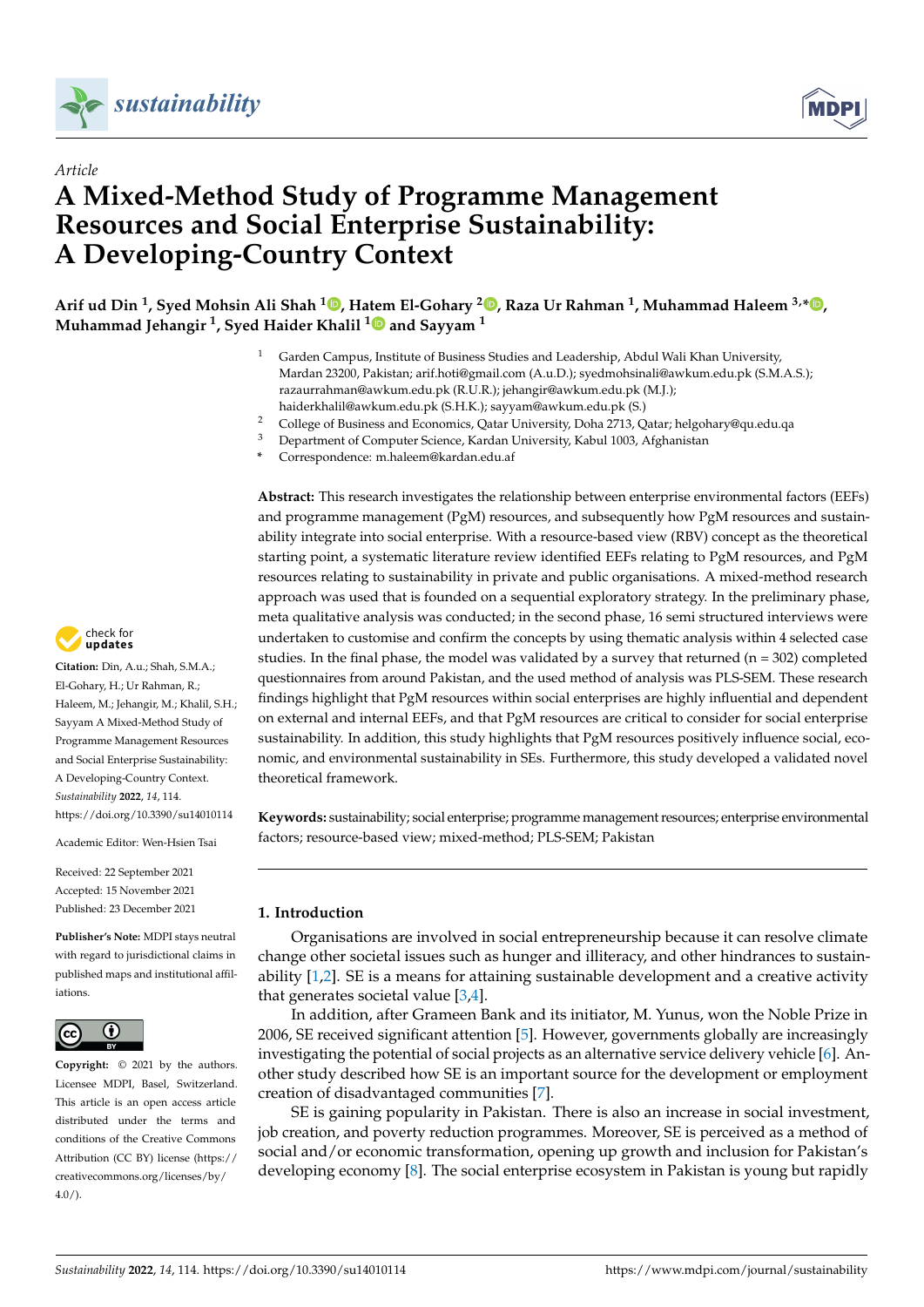growing. Social enterprises may also help Pakistan in achieving SDGs by providing feasible service delivery methods [\[9\]](#page-14-8).

Project-management (PM; team and organisational) capabilities contribute to private organisations' competitive advantage [\[10](#page-14-9)[–12\]](#page-14-10). Moreover, PM resources (such as teams, organisational resources, and collaborative and social resources) are important for nongovernmental organisations (NGOs) to improve their project performance [\[13\]](#page-14-11). In addition, the 6th edition of PMBOK changed the human resource management knowledge area to resource management, reflecting a positive role for portfolio, programmes, and initiatives to keep an eye on all tangible and intangible resources, and not only human resources [\[14\]](#page-14-12).

Sustainability is a relatively new concept in the PM literature [\[15](#page-14-13)[,16\]](#page-14-14). However, sustainability is an essential part of business strategy since it ensures the future of people, businesses, and the planet [\[17\]](#page-14-15). Similarly, other research found that the term "sustainability" is gaining popularity in the industrial and business worlds. The triple bottom line of business comprises three main variables: people, the planet, and money (three pillars) [\[18\]](#page-15-0). The process of identifying, preparing, monitoring, managing, and implementing programmes and projects ensures that established benefits are helping in building a sustainable society, and that sustainable programme management is well-defined [\[19\]](#page-15-1).

Furthermore, a number of eminent academics concluded that incorporating sustainability necessitates a shift in PM from time, money, and efficiency to social, environmental, and economic effects [\[15,](#page-14-13)[20,](#page-15-2)[21\]](#page-15-3). It is also a paradigm shift from time, budget, and quality control (a degree of predictability and control) to sustainability integration [\[15\]](#page-14-13). One of the studies added that the most current programme and project management principles directly apply to sustainability as a factor to consider in programme and project management and governance [\[22\]](#page-15-4).

However, the triple bottom line of sustainability must be integrated and implemented within project and programme management, and there is still a gap in the literature and practice [\[23](#page-15-5)[–25\]](#page-15-6). Professionals and academics have attracted more exposure to sustainability [\[15\]](#page-14-13). However, it is still a challenge in PM development [\[26\]](#page-15-7).

Many researchers discovered that social enterprises often face various problems when it comes to accessing scarce resources. These issues may impact the long-term viability of their operations [\[27](#page-15-8)[–31\]](#page-15-9). In addition, there is a lack of evidence supporting various issues related to resource management in social entrepreneurship. This issue and the lack of knowledge on sustainable project management are factors that prevent people from creating a sustainable society [\[32](#page-15-10)[–34\]](#page-15-11).

Social entrepreneurship in Pakistan faces many challenges, such as inadequate institutional support, political and social unpredictability, and the absence of sufficient funds and support networks. This sector also has numerous educational and research issues [\[8](#page-14-7)[,9,](#page-14-8)[35\]](#page-15-12). Further, the main challenge facing social enterprises in Pakistan is the lack of resources and the sustainability of their operations [\[35\]](#page-15-12).

This study mainly addresses this gap by identifying and investigating the relationship between enterprise environmental factors (EEFs) and programme management (PgM) resources, and how PgM resources and sustainability integrate into social enterprise in Pakistan. The study is based on RBV theory in social enterprise, and aims to draw relevant recommendations for its potential success and sustainability.

The main contribution leads to approaching sustainability in a programme management context, developing and validating a theoretical framework for examining PgM resources and their critical antecedents (EEFs), and exploring the relationships with programme sustainability in SEs. The methodological contribution is a mixed-method approach that is rarely used in exploring sustainability and PgM resources. In addition, context-specific PgM resources and their antecedents are explored with the lens of RBV. Earlier, traditional development approaches were used.

The rest of this article is arranged as follows: Section [2](#page-2-0) provides an overview of the literature review and theoretical background, and Section [3](#page-4-0) discusses the method that was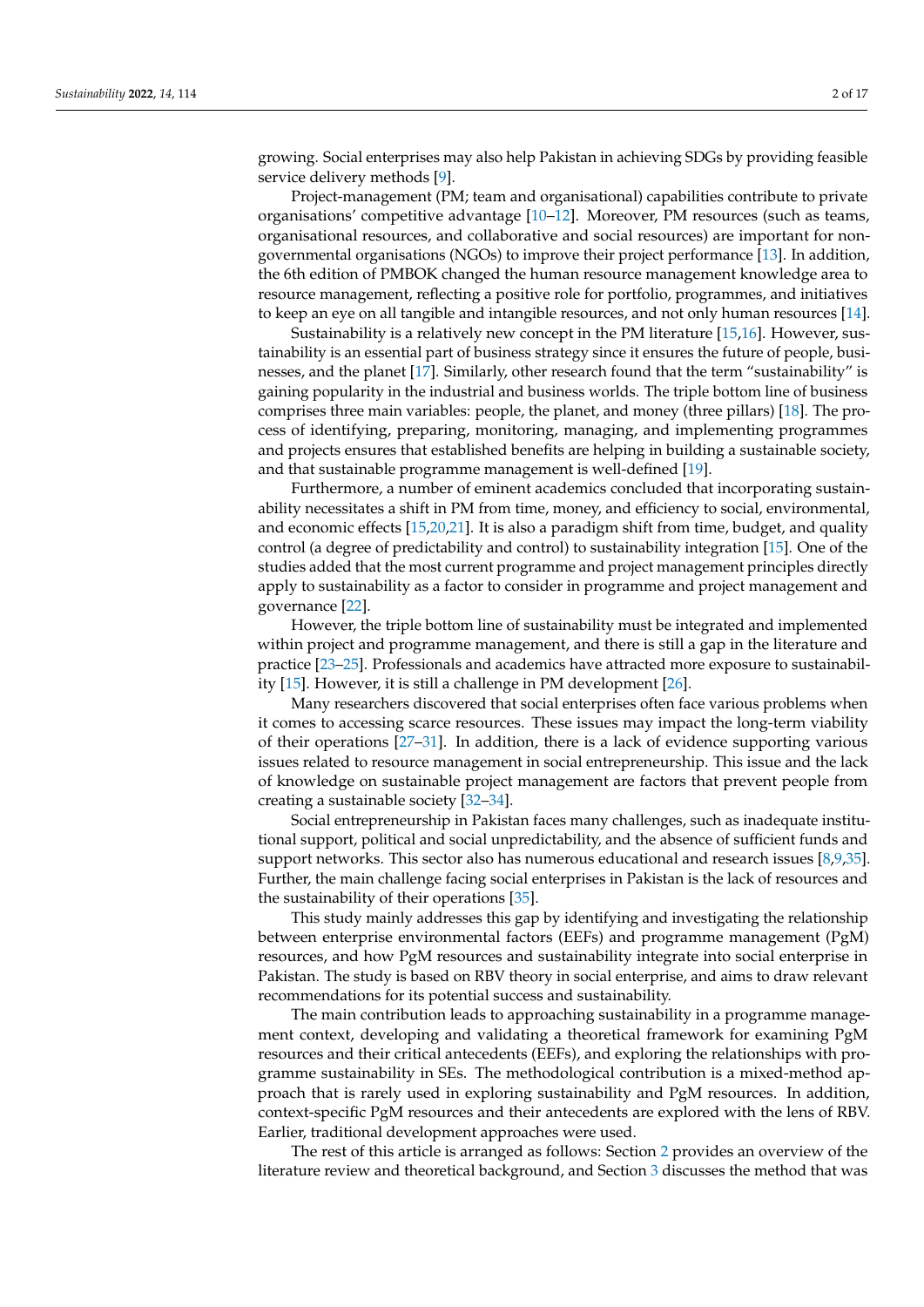used to conduct the research. Section [4](#page-6-0) contains data analysis, and Section [5](#page-12-0) presents the discussion, future implications, and conclusion.

### <span id="page-2-0"></span>**2. Literature Review**

Project management (PM) is a newer field with little theoretical underpinning. Over the past decade, many studies utilised the resource-based perspective to demonstrate PM discipline as a means of achieving a sustainable competitive advantage [\[27](#page-15-8)[,28\]](#page-15-13). According to the study, applying RBV to PM may help academics and professionals better understand how PM impacts strategy, and how PM creates a sustainable competitive advantage [\[29\]](#page-15-14) (p. 23). RBV has been recognised as a prominent paradigm for understanding, demonstrating, and anticipating resource-based sustainable competitive advantage for two decades [\[30\]](#page-15-15).

## *2.1. Programme Management (PgM) Resources*

PgM resources are based on explicit and implicit intangible knowledge resources [\[31](#page-15-9)[–33\]](#page-15-16), also known as "know-what" and "know-how" [\[34\]](#page-15-11). In real-world business, knowledge is composed of both implicit and explicit components [\[35–](#page-15-12)[37\]](#page-15-17). There is very little research that holistically examines project resources in SEs. Because PM necessitates critically looking at both knowledge-based resources to fully comprehend the elements of PM resources in SEs that enable the delivery of projects and programmes in challenging situations, PM resources are divided into three levels. Team PgM resources are specified within teams as explicit or implicit elements. Organisational PgM resources: organisational tools of PM include both explicit tools such as regulations, rules, and expectations, and implicit resources such as norms, principles, and routines [\[13](#page-14-11)[,38,](#page-15-18)[39\]](#page-15-19), collaborative social PgM resources: as a shared social resource, research studies describe networking with partners, consortium meetings, formal and informal meetings, and joint visits [\[13\]](#page-14-11).

Previous PM resource research established private-sector resource forms (both explicit and implicit) and two levels (team and organisational). Other research explored three different levels in Sri Lankan NGOs (team, organisational resources, and collaborative social resources). These resources are, however, not explored in social enterprises, and their relationship with sustainability and PgM resources and their antecedents have also not yet been studied.

## *2.2. Sustainability and Project Management*

Some of the research concentrates on the incorporation of sustainability aspects into project management and implementation processes, such as stakeholder recognition and interaction [\[40](#page-15-20)[,41\]](#page-15-21), project procurement process [\[42\]](#page-15-22), and business case development [\[43\]](#page-15-23). Several academics propose that project management should focus on social, environmental, and economic impact rather than time, budget, and quality [\[15,](#page-14-13)[21\]](#page-15-3).

## *2.3. Linking Sustainability and Social Enterprise*

Sustainability is expressly mentioned in the most recent project management principles as a point of view that should be considered in project management and governance [\[22\]](#page-15-4). Innovative project planning and execution methods that include sustainability positively impact the organisation's overall greening and environmental benefits [\[18\]](#page-15-0). There are two ways to look at the relationship between sustainability and PM: the project's sustainability outcome (deliverable) and process [\[44\]](#page-15-24). Using the triple-bottom-line views, the project's content-related aspects can be more sustainable, such as deliverable parameters and design [\[23,](#page-15-5)[45\]](#page-15-25) used materials [\[46\]](#page-15-26), and desired outcomes [\[15](#page-14-13)[,47\]](#page-15-27); simplifying sustainability into content-related issues might lead to more sustainable deliverability, but this approach risks ignoring a comprehensive strategy that incorporates triple-bottom-line aspects.

Social enterprises may generate helpful social improvements through creating ample surplus to withstand the market, thereby supplying public services with economic provision [\[48\]](#page-16-0). However, structural vicissitudes limit such enterprises' development and their ability to change environmental management practises [\[49\]](#page-16-1). Non-profit (such as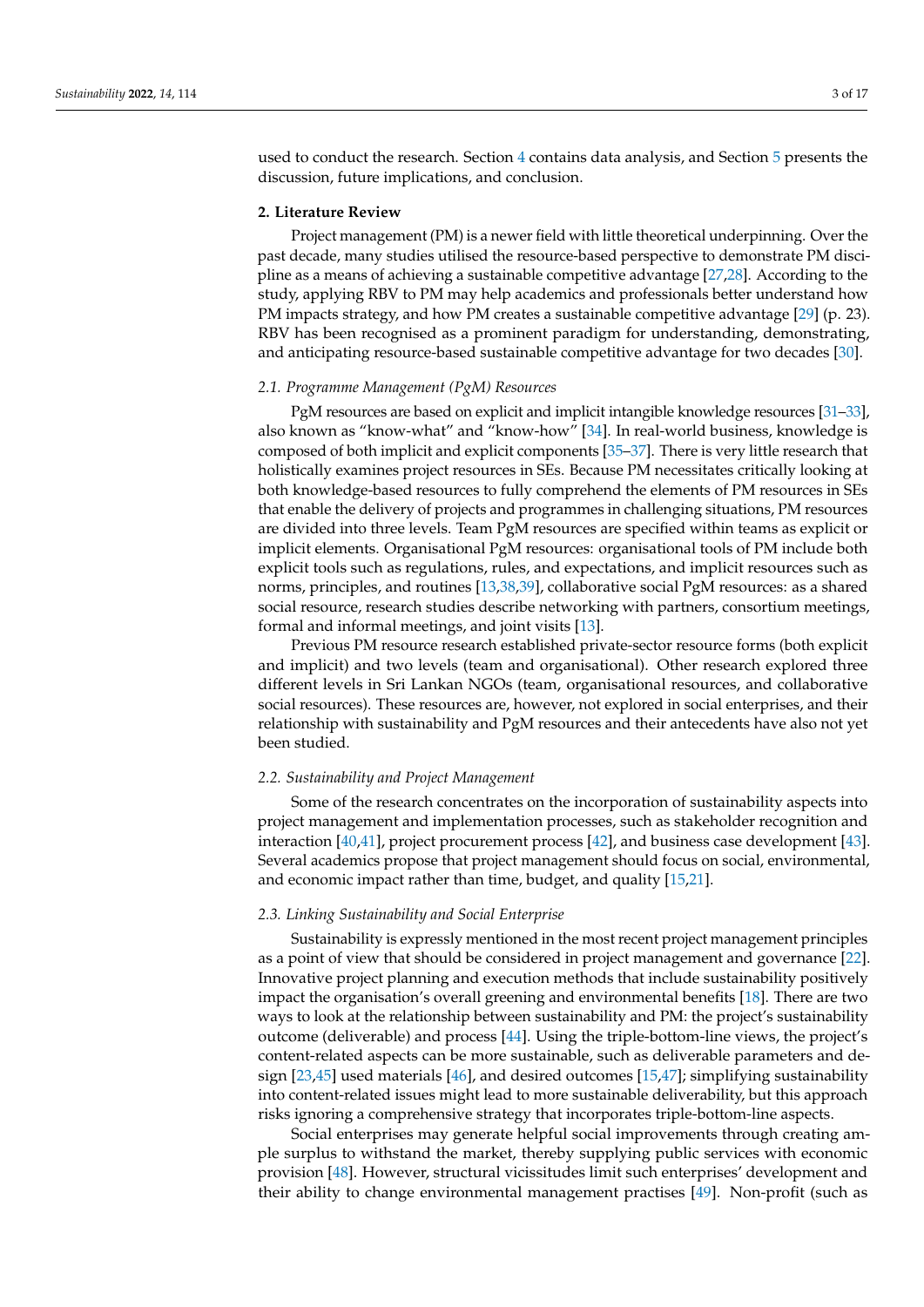social) organisations' activities, on the other hand, tend to be more parallel to sustainability and its methods, as one of their primary goals is to provide goods or services without monetary compensation [\[50\]](#page-16-2). Another study analysed ten distinct cases of non-profit social enterprises that concluded on the need to establish sustainable approaches from policies to operation level in projects [\[51\]](#page-16-3). The majority of research mainly focused on the environmental rather than the economic dimensions of sustainability, while very little research explored the social dimension [\[52\]](#page-16-4). Social sustainability is achieved by caring for and protecting people at all stages of business. It promotes the values of knowledge, admiration, diversity, vivacity, and obligation towards the workforce and community [\[52\]](#page-16-4). Environmental sustainability: The project itself and vendor efficiency are disputed. Supplier collaboration, in their opinion, aids project sustainability [\[15\]](#page-14-13). Selecting material processing for the project on the basis of energy consumption and/or emissions was proposed, integrated in product and logistic operations to achieve sustainability. Economic sustainability: The economic line of TBL refers to the organisation's effect on the economic system [\[53\]](#page-16-5). It concerns the economy's capacity to endure and develop in order to support future generations [\[54\]](#page-16-6). The economic line relates the organisation's development to the economy's growth and how effectively it supports it. In other words, it focuses on the organisation's economic worth to the surrounding system, promoting its prosperity and capacity to sustain future generations.

## *2.4. Theoretical Point of Departure*

Project management is a relatively new discipline, a theoretical framework, and a broad theoretical foundation. Despite this, the resource-based view is considered to be the most widely studied theory in the management literature [\[55–](#page-16-7)[58\]](#page-16-8). Several studies over the last decade used the resource-based perspective to demonstrate the PM discipline [\[36](#page-15-28)[,37\]](#page-15-17).

Applying RBV to PM can help academics and professionals in understanding the link between strategy and PM, and the characteristics of a PM that create competitive advantage [\[38\]](#page-15-18). In addition, intangible assets are those that can be used to achieve a competitive advantage [\[39\]](#page-15-19).

RBV still considers its initial stage as a discipline of project management. While it is widely recognised and justified in the fields of strategic management and organisational development, there is a growing interest in applying the RBV approach [\[59\]](#page-16-9). Because PgM resources are intangible, and one of the major characteristics of competitive advantage is sustainability, RBV theory was used to investigate the relationship between numerous exogenous and endogenous factors in this study.

## *2.5. Phase 1—Metaqualitative Analysis*

In order to establish and synthesise the present frame of information on EEFs and PgM resources for sustainable social enterprises, a qualitative meta-analysis method was used to compile relevant articles and professional criteria [\[60\]](#page-16-10). The keywords chosen to search the literature were enterprise environmental factors, social enterprise, external and internal factors, project management, programme management, project management tools, social enterprise sustainability, project management sustainability, sustainability, and sustainable development.

Appropriate publications were found in major databases, including Science Direct<sup>®</sup>, EMERALD, Springer Link, Tayler and Francis Papers, and Google Scholar® by screening the title, abstract, and keywords. The abstract and introduction portions of the selected documents were then examined, and relevant objects were retained (fitting specifically with at least two of the keywords). In order to shape the basis for establishing the initial pool of EEFs and PgM tools for further refinement, more than 50 related publications, checklists, and standards were examined.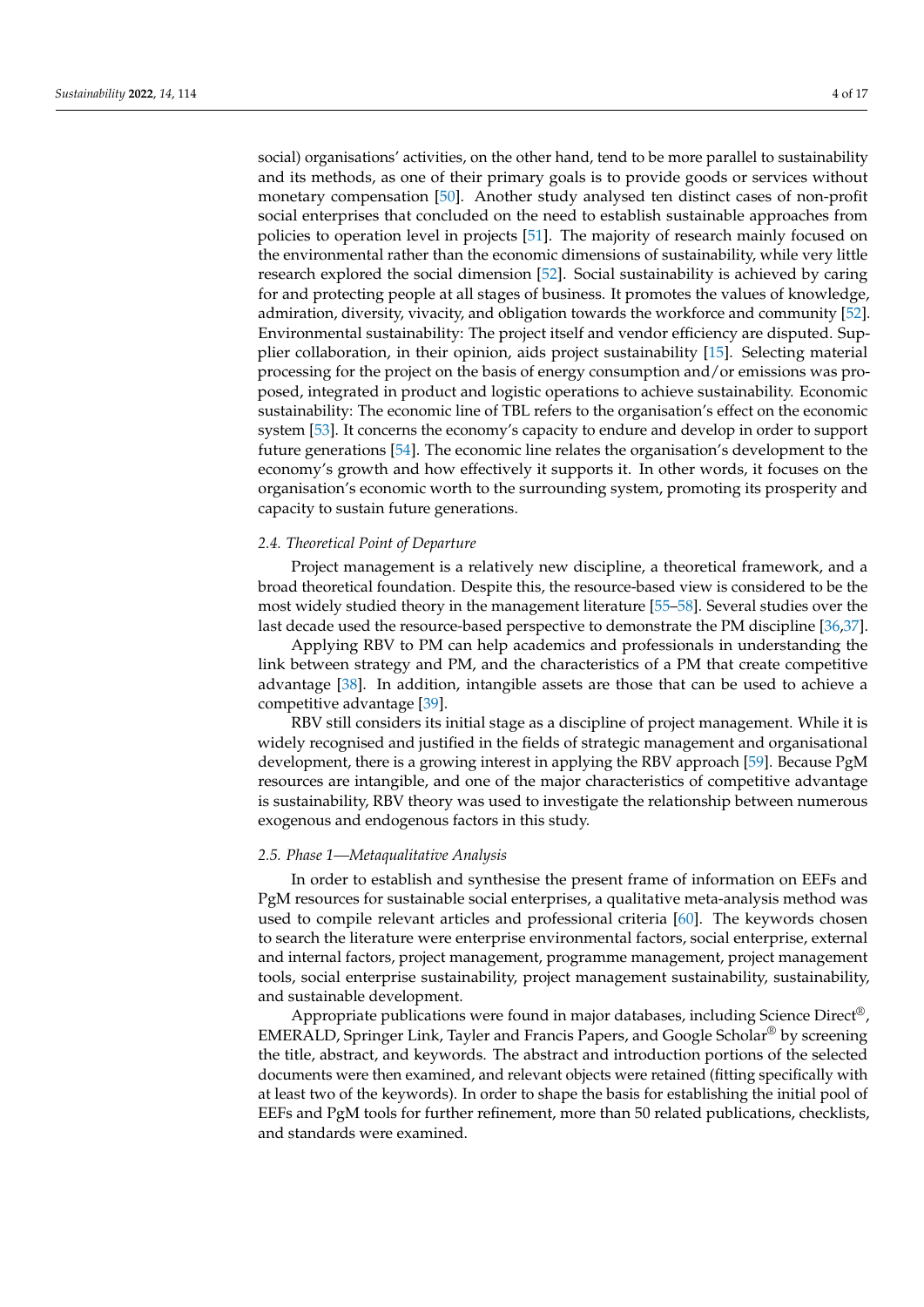## *2.6. Research Framework 2.6. Research Framework*

checklists, and standards were examined. The standards were examined were examined.

<span id="page-4-1"></span>Figure [1](#page-4-1) depicts the recommended study framework based on the extensive literature Figure 1 depicts the recommended study framework based on the extensive literature review and exploratory analysis findings. PgM resource antecedents, PgM resources, review and exploratory analysis findings. PgM resource antecedents, PgM resources, and Figure and SE sustainability were developed in the research framework. The relationship of the elements discovered in the study framework is unique to SEs in developing countries.



**Figure 1.** Mixed‐method research design. **Figure 1.** Mixed-method research design.

#### <span id="page-4-0"></span>**3. Research Methods 3. Research Methods**

resources in SEs programmes, and identify PgM resources and their influence on social enterprise programme sustainability. In management and organisational research, a mixed methodology is typically recognised as the most successful method. Figure [1](#page-4-1) shows that, for this study, the Qual model followed a mixed-method methodology [\[61\]](#page-16-11). In addition, qualitative conceptual analysis was conducted to support and enrich the findings of the following quantitative approach, known as the sequential exploratory approach. The main objectives of this research study are to uncover the EEFs that affect PgM

In the first phase, the qualitative step described and confirmed a contextualised list of critical external and internal enterprise environmental factors, and PgM resources in SEs. Targeted interviewees included practitioners with sufficient expertise in the management of social enterprises. In total, 30 programme management practitioners were contacted by phone and email, with 16 individuals agreeing to take part in the study, as indicated in Table [1](#page-5-0) (interviewees and social enterprises). A rich variety of knowledge was considered to be representative of the study. All interview sessions with interviewees were properly recorded. According to the study, 15 interviews is the minimal appropriate sample size for qualitative research, and 16 interviews are an appropriate representative sample for this study  $[62]$ .

The research model for the quantitative phase of the investigation was built on the results of the qualitative phase. The qualitative approach was dominant in this research, with the goal of identifying the PgM resources and their antecedents in social enterprise. A quantitative questionnaire survey was also undertaken in the next phase to generalise the results of the qualitative phase.

A convenient sampling technique was employed. Data were obtained using a Google Docs online questionnaire and a self-administered approach. In addition, the LinkedIn professional network was used to collect data online. Lastly, 317 completed questionnaire forms were obtained from social entrepreneurship programme employees across Pakistan. The 302 questionnaire forms were finalised after an initial screening process.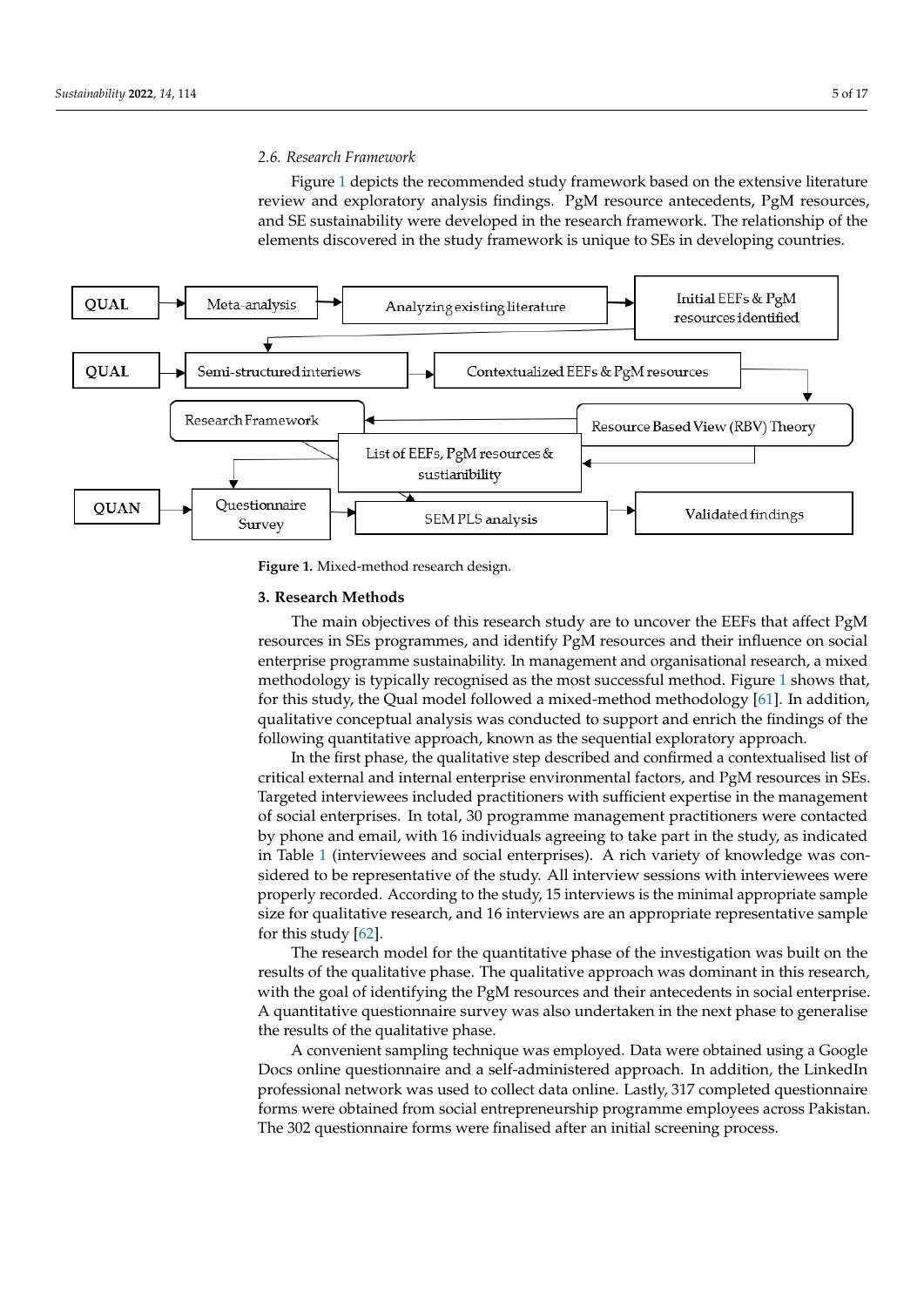| Case Study | <b>Respondent ID</b> | Experience<br>(Years) | Role                          | Year of Estb. | Nature of<br>Programme |  |
|------------|----------------------|-----------------------|-------------------------------|---------------|------------------------|--|
|            |                      | 8                     | Programme manager             |               | Edu, health,           |  |
| Case 1     | 2                    | 15                    | Manager programmes            |               |                        |  |
|            | 3                    | 23                    | President                     | 1990          | and microfinance       |  |
|            | 4                    | 19                    | M and E manager               |               |                        |  |
|            | 5                    | 15                    | Programme manager             |               | Livelihood, edu,       |  |
| Case 2     | 6                    | 12                    | Senior programme officer      |               |                        |  |
|            | 7                    | 5                     | Programme development officer | 1998          |                        |  |
|            | 8                    |                       | Senior marketing and          |               | tourism                |  |
|            | 6                    |                       | communication officer         |               |                        |  |
|            | 9                    | 13                    | Project manager               |               | Education              |  |
|            | 10                   | 6                     | Project manager               |               |                        |  |
| Case 3     | 11                   | 9                     | Project manager               | 2005          |                        |  |
|            | 12                   | 9                     | Academic                      |               |                        |  |
|            | 13                   | 15                    | Head of programmes            |               |                        |  |
| Case 4     | 14                   | 12                    | Programme manager             |               |                        |  |
|            | 15                   | 16                    | Programme coordinator         | 1994          | Education              |  |
|            | 16                   | 23                    | Programme manager, M and E    |               |                        |  |

<span id="page-5-0"></span>**Table 1.** Case-study details.

## *3.1. Phase 2—Semistructured Interviews*

This phase entailed conducting semi structured interviews with four social enterprise senior programme management professionals to contextualise the preliminary list of established EEFs and PgM services from phase 1 in the setting of developing countries. As a supporting text, the organisational archive was also checked. The researchers used an exploratory case study that is generally suggested to richly investigate the essence of topics from different sources of evidence [\[63\]](#page-16-13). A minimum of two cases were used in the most comparable setting [\[64\]](#page-16-14). PgM resources and their antecedents were not discussed in SEs; therefore, the case study is a helpful method for exploring the concepts. Second, the case study assists in establishing the study's theories and conceptual model [\[65,](#page-16-15)[66\]](#page-16-16). Furthermore, semi structured interviews are useful for clarifying or gathering new information, whereas archival data may be used to confirm or support interview material [\[65\]](#page-16-15).

## *3.2. Phase 3 (PLS-SEM)*

The study's developed hypotheses were tested using a structured questionnaire. There are three sections to the questionnaire. The goals of the research study, and definitions of important topics and the demographics portion of the study, were included in the first section. The EEFs and PgM resources verified as a result of the qualitative stage were part of the second section, and sustainability factors were added in the third section. PgM resources and social enterprise sustainability factors were measured using a 7-point Likert scale, while EEFs factors and their items were measured using a 5-point Likert scale.

When a study's hypothesis is to look into the relationships among variables and the strength of those relationships, multivariate regression is an acceptable data analysis method [\[67\]](#page-16-17). The most appropriate strategy for data analysis is determined by the study's aims and the nature of the collected data. PLS-SEM was chosen as the most suitable as advised due to the trivial sample size, the originality of the theoretical model, and capacity for analysing models centred on examination and estimating connections among a variety of dimensions [\[68\]](#page-16-18). PLS-SEM was utilised to analyse the data.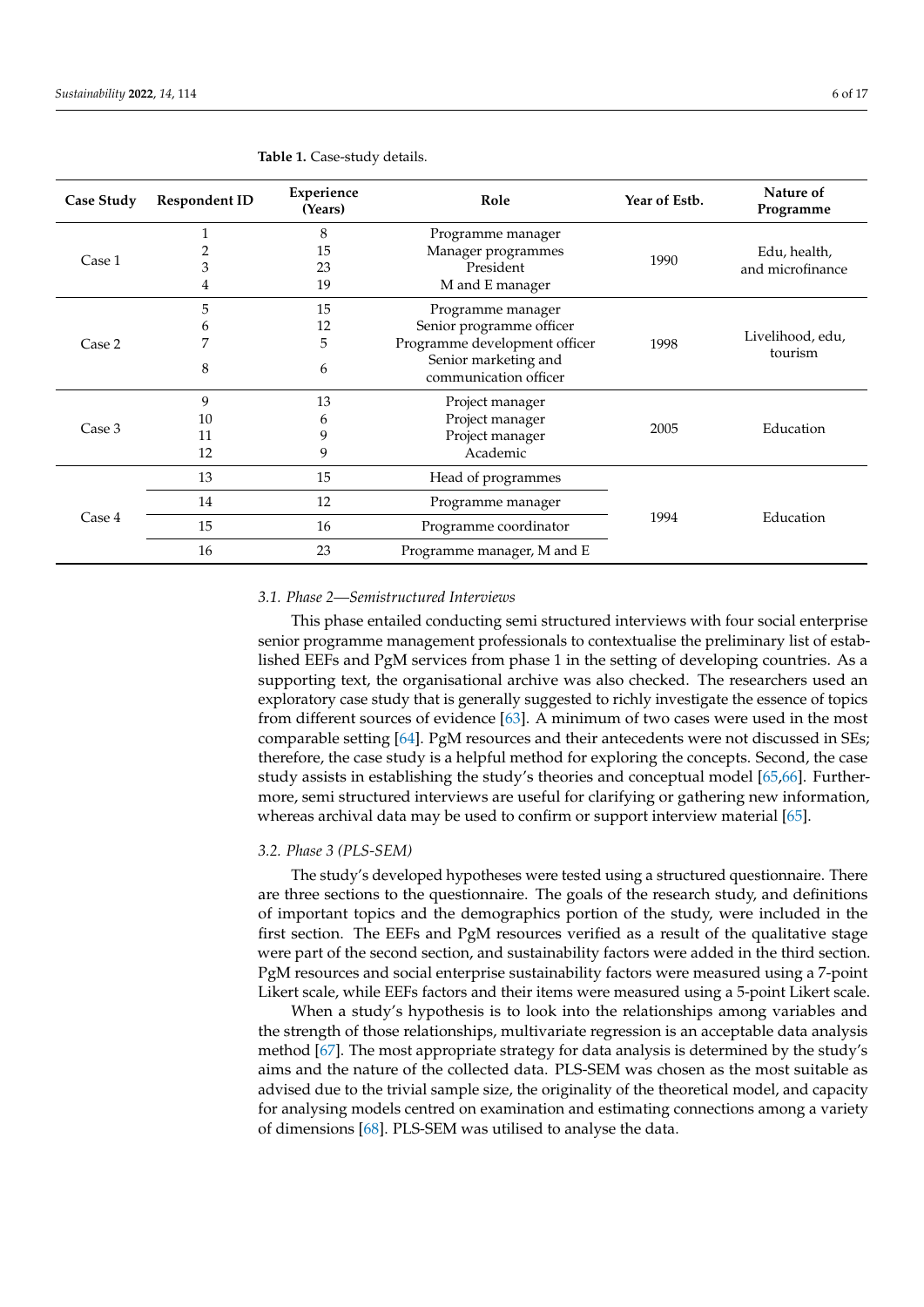## <span id="page-6-0"></span>**4. Result and Discussion**

## *4.1. Contextualised List of EEFs (Antecedents of PgM Resources) (Semistructured Interviews)*

A comprehensive semi structured interview guideline was first presented to the chosen interviewees a week before to better understand and provide useful input during the interview in order to help the interviewees gain an accurate understanding of the definition. This was to ensure that all participants had a thorough understanding of the research subject and that their understanding of the terms, definitions, and criteria was the same. Interviewees were given a list of EEFs and PgM resources, and instructed to think aloud about the items. They were given three options for expressing their opinions on an item: agreement, disagreement, or extensive change advice; add, eliminate, or combine. The list was changed because of this procedure. The external EEFs of the "social forces" and "cultural effects" social enterprises' commercial databases and the external political environment were excluded. Most of the respondents agreed that the execution of our programme is within the country; thus, programme resources are rarely affected by the external political environment. In addition, respondents added that their organisations have no formal relations with research institutes and universities, and that commercial databases are available that do not impact PgM resources in non-profit SEs.

Internal EEFs, internal policies, information technology, and the internal political environment of social enterprises were excluded because programme experts indicated that the exclusion of this element is rational in the context of Pakistan. Most of the respondents indicated that the politics of internal organisations, internal policies, and information technology have a lesser effect on PgM resources, and are perceived to be less critical of the non-profit SE's internal EEF. As a result, a 38-item list of EEFs was finalised as a personalised list of EEFs for developing countries. Next, the research model of the study was presented to interviewees, as demonstrated in Figure [2,](#page-7-0) and they were asked to allocate each of the EEFs to the final model list. The process allocated to each EEF was decided by the majority of the respondents. tables [2](#page-6-1) and [3](#page-7-1) classify the discovered external and internal aspects of PgM resources, along with the measuring indicators that were used to determine their significance.

| <b>Factors</b>                  | Indicators                            |  |  |  |  |  |  |
|---------------------------------|---------------------------------------|--|--|--|--|--|--|
|                                 | Inflation                             |  |  |  |  |  |  |
|                                 | Increase in interest rate             |  |  |  |  |  |  |
| Financial consideration         | Geographical location of the resource |  |  |  |  |  |  |
|                                 | Currency exchange rate                |  |  |  |  |  |  |
|                                 | Governmental rules and regulations    |  |  |  |  |  |  |
|                                 | Country policy                        |  |  |  |  |  |  |
| Legal restriction               | Security situation                    |  |  |  |  |  |  |
|                                 | Political environment                 |  |  |  |  |  |  |
|                                 | Employment and procurement laws       |  |  |  |  |  |  |
|                                 | Local competitors                     |  |  |  |  |  |  |
| Marketplace condition           | Donors                                |  |  |  |  |  |  |
|                                 | Organisation trademark                |  |  |  |  |  |  |
|                                 | Country political environment         |  |  |  |  |  |  |
| Social and cultural influences  | Local values                          |  |  |  |  |  |  |
|                                 | Local perception                      |  |  |  |  |  |  |
|                                 | Local culture                         |  |  |  |  |  |  |
|                                 | Extreme weather conditions            |  |  |  |  |  |  |
| Physical environmental elements | Natural disasters                     |  |  |  |  |  |  |
|                                 | Climate change                        |  |  |  |  |  |  |
|                                 | Remote area working condition         |  |  |  |  |  |  |
|                                 |                                       |  |  |  |  |  |  |

<span id="page-6-1"></span>**Table 2.** Classification of antecedents of external EEFs.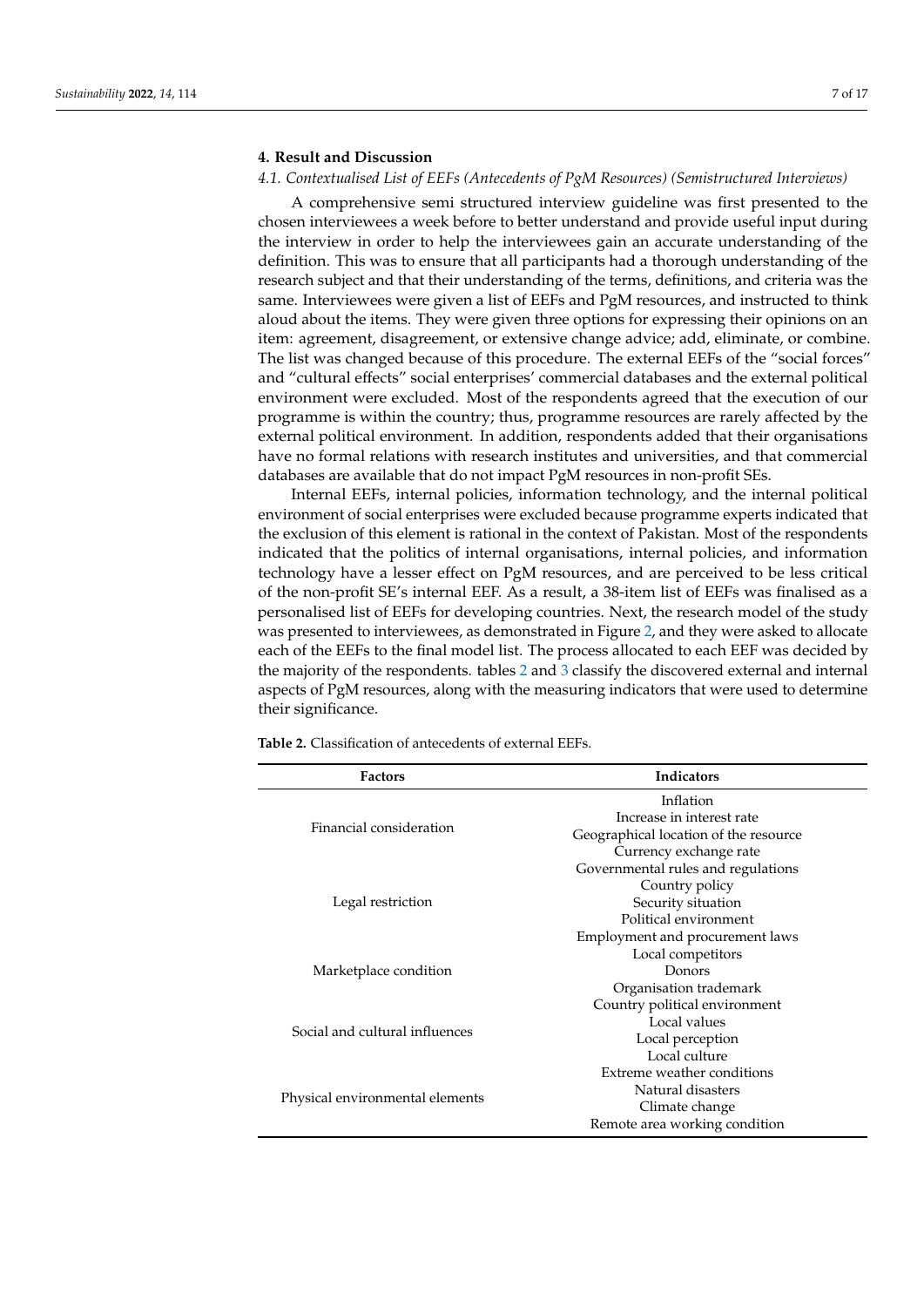

<span id="page-7-1"></span><span id="page-7-0"></span>**Table 3.** Classification of antecedents of internal EEFs.

**Figure 2.** Theoretical framework. **Figure 2.** Theoretical framework.

Figure [2](#page-7-0) illustrates the road map of the mixed-method research (sequential exploratory design).

## 4.2. Contextualised List of PgM Resources in SEs (Semistructured Interviews)

resources. However, processes evaluated at the team and organisational levels, and those **Factors Indicators** analysed outside the organisation are collaborative social PgM resources. PgM resources are analysed in relation to explicit and implicit understandings. Through the RBV lens, the case study examined and validated PgM elements and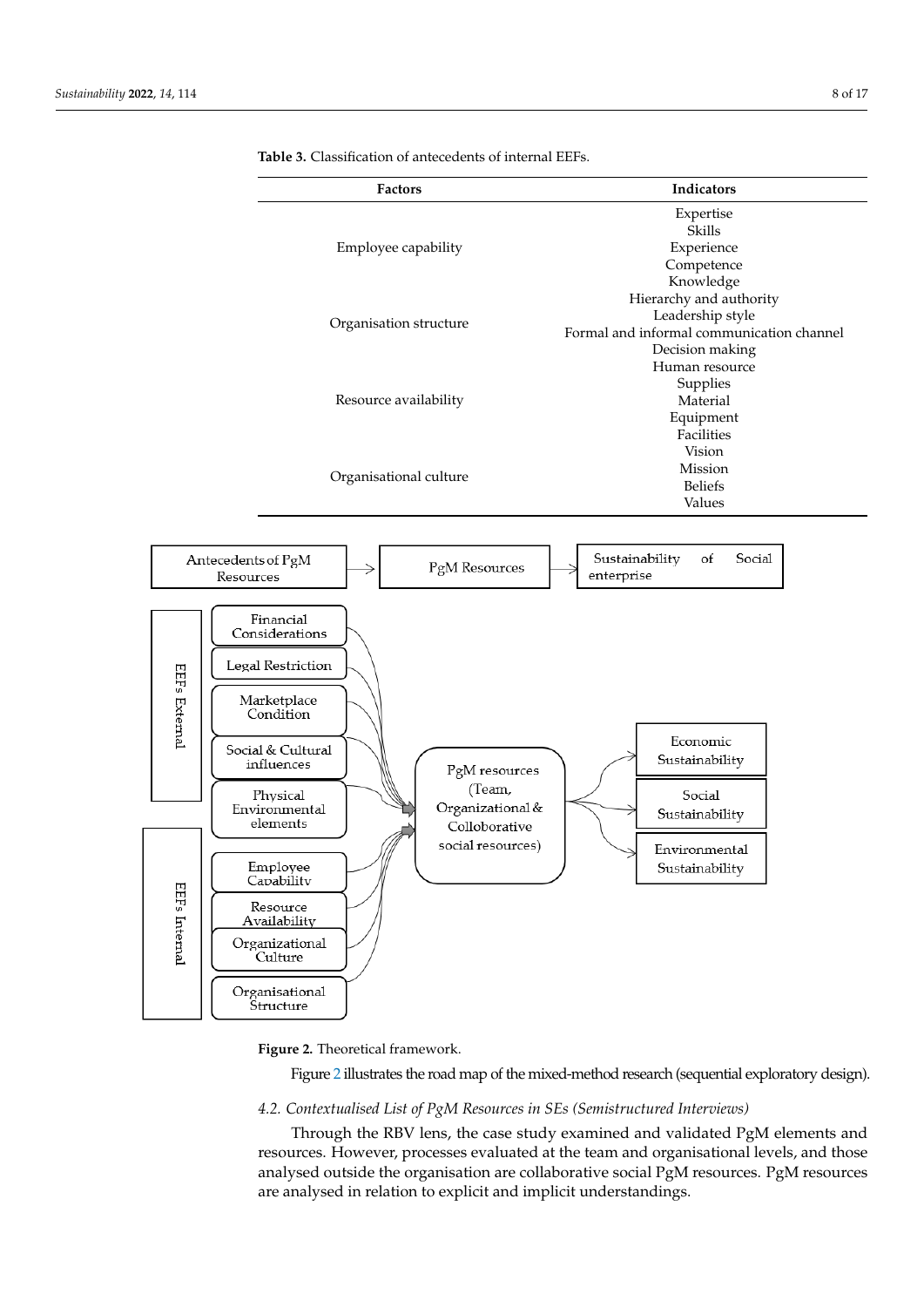Thirteen Team PgM resources were discovered in the SE programme according to the case study. Furthermore, the findings of this study support and contextualise previous research findings, and identify additional team resources in program-based organisations, such as team expertise, team personal relationships, team issue resolution, and team planning ability.

In addition, the exploratory case study in a social business revealed twelve organisations' PgM resources. The majority of identified PgM resources are comparable to those available in NGOs and the commercial sector. This study, on the other hand, found these resources in extremely sophisticated social entrepreneurship programmes. Furthermore, organisational HR procedure and technique, and organisational image, are unknown resources in PM research.

Eleven collaborative social PgM resources exist in social businesses, according to the exploratory case study. Furthermore, the case study exposed that team PgM resources are organic power that cannot be codified or transferred. PgM resources, on the other hand, are written and transferable public capacities within organisations. The findings of the case study showed that team resources are tacit; nevertheless, organisational resources (explicit and tacit) encourage the production of PgM resources, and collaborative social resources primarily connect SE with external stakeholders. It also supports findings that all forms of evidence are extensively employed to facilitate the attainment of specialised knowledge [\[55\]](#page-16-7). The confirmed lists of PgM resources, which consist of 36 items in nonprofit social businesses in the setting of Pakistan, are presented in Table [4](#page-8-0) below.

| <b>PgM Resources</b>                 | Indicators                                                                                                                                                                                                                                                                                                                                                           |  |  |  |  |
|--------------------------------------|----------------------------------------------------------------------------------------------------------------------------------------------------------------------------------------------------------------------------------------------------------------------------------------------------------------------------------------------------------------------|--|--|--|--|
| Team PgM resource                    | Casual discussion and informal gathering<br>Brainstorming<br>Field trips<br>On-job preparations<br>Successes and failures case studies<br>Cohesion and trust<br>Job shadowing and mentoring<br>Team beliefs<br><b>Best PgM Practices</b><br>PgM expertise<br>Team PgM experience<br>Planning and problem-solving capability<br>Team contacts                         |  |  |  |  |
| Organisational PgM resource          | PgM office<br>PgM methodology, standards, and process<br>PgM tools and techniques<br>PgM information system<br>Programme, M and E<br>Programme workforce capacity development<br>Formal sharing knowledge meeting<br>Programme communication<br>Org. culture to PgM<br>Org. leadership to PgM<br>Org. HR practices<br>Org. image                                     |  |  |  |  |
| Collaborative Social PgM<br>Resource | Programme advice from government<br>Programme advice from donors<br>Consortium summits<br>Official Info dissemination<br>Joint programme formal relation<br>Joint programme informal relation<br>Stakeholder interaction<br>Beneficiary integration in programme<br>Programme social marketing<br>Online networking (community practice)<br>Community-level advocacy |  |  |  |  |

<span id="page-8-0"></span>**Table 4.** Classification of PgM resources.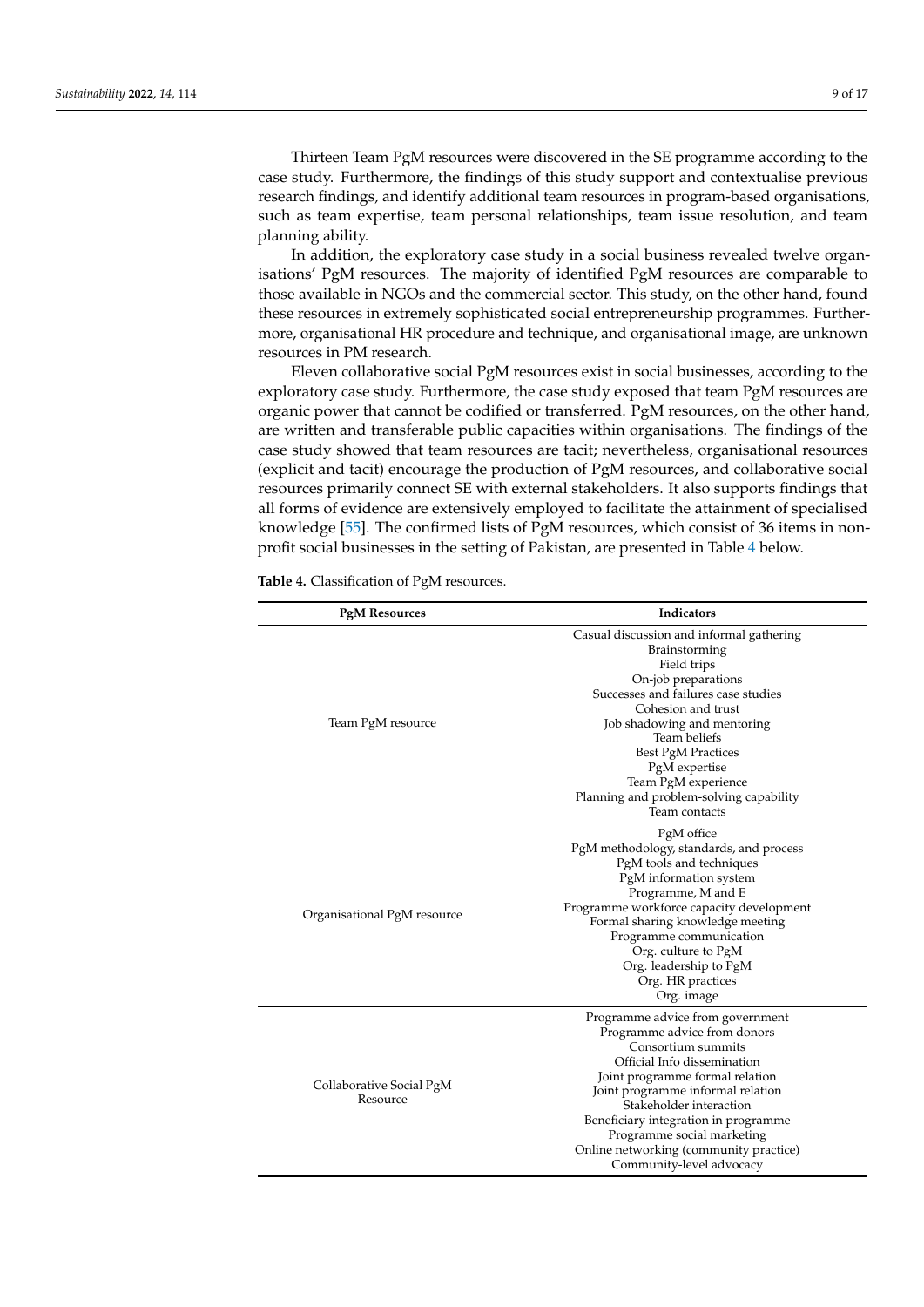## *4.3. PLS-SEM Results*

According to the research, a two-stage analytical approach was used, with the measurement model first investigated; then, the structural model was evaluated [\[68\]](#page-16-18). As a result, the expectation–maximisation (EM) method was adopted for missing-value imputation in the current study [\[56\]](#page-16-19). Furthermore, age, gender, and education were control factors in this study.

The first-order factor measurement model was first examined, followed by a second (higher-order) factor measurement model. All first-order constructs were evaluated using the assessment criteria for evaluating reflective measurement models. In addition, some measures were used to evaluate the first-measurement order's model. These measures were internal consistency, convergent validity, and discriminant validity (DV) [\[57\]](#page-16-20). The internal consistency of constructs was then assessed using composite reliability (CR) (Dillon– Goldstein rho) to determine the items' dependability (values ranging between 0 and 1). Only if the result exceeds 0.7 does CR imply good internal consistency [\[58\]](#page-16-8). Following that, all reflective indicator loadings greater than 0.7 in the PLS model indicated acceptable convergent validity and were therefore kept.

If the construct's AVE did not exceed 0.5, entries producing values less than this were eliminated. As a result, four indicators were removed (i.e., LR5, FC4, RA1, and ECS1). All latent variables in the tested model had acceptable convergent reliability, as measured by AVE values greater than 0.5 [\[56,](#page-16-19)[69\]](#page-16-21). A multitrait–multimethod matrix, also known as the heterotrait–monotrait (HTMT) ratio of correlations, was proposed as an alternative for DV [\[70\]](#page-16-22). As a result, in order to pass the DV test, all HTMT values must be less than 0.85 [\[71\]](#page-16-23) or 0.90 [\[72\]](#page-16-24). Results passed both the basic criterion and the discriminant validity tests. Table [5](#page-9-0) summarises all findings in detail. For the multicollinearity issue, the VIF value of PgM resources was evaluated before analysing the structural model, and all fell well within the permitted VIF of 3–5 [\[73\]](#page-16-25). Further, bootstrapping was conducted on the model using 5000 subsamples for the higher-order construct, resulting in a lower threshold of 0.649 and a greater threshold of 0.799 for the 95% confidence interval [\[74\]](#page-16-26). As the path coefficient did not significantly diverge from the 0.7 cut-off point, such a result confirms the higher-order constructs' convergent validity [\[57\]](#page-16-20). Table [6](#page-11-0) shows that all of the significant weights ( $p < 0.05$ ). The validity of the reflective–reflective higher-order construct is clearly supported by these findings.

| Constructs                 | Items           | Loadings | Cronbach's<br>Alpha | Rho A | Composite<br>Reliability<br>(CR) | Average<br>Variance<br><b>Extracted (AVE)</b> |
|----------------------------|-----------------|----------|---------------------|-------|----------------------------------|-----------------------------------------------|
| Marketplace condition      | mp1             | 0.917    | 0.928               | 0.929 | 0.928                            | 0.811                                         |
|                            | mp <sub>2</sub> | 0.860    |                     |       |                                  |                                               |
|                            | mp3             | 0.923    |                     |       |                                  |                                               |
| Legal restriction          | Lr1             | 0.875    | 0.947               | 0.948 | 0.947                            | 0.818                                         |
|                            | Lr2             | 0.930    |                     |       |                                  |                                               |
|                            | Lr3             | 0.906    |                     |       |                                  |                                               |
|                            | Lr4             | 0.907    |                     |       |                                  |                                               |
| Social and cultural issues | sc1             | 0.856    | 0.944               | 0.945 | 0.944                            | 0.808                                         |
|                            | sc <sub>2</sub> | 0.878    |                     |       |                                  |                                               |
|                            | sc3             | 0.944    |                     |       |                                  |                                               |
|                            | sc <sub>4</sub> | 0.915    |                     |       |                                  |                                               |
| Physical environment       | pe1             | 0.873    | 0.948               | 0.949 | 0.948                            | 0.821                                         |
|                            | pe2             | 0.925    |                     |       |                                  |                                               |
|                            | pe3             | 0.923    |                     |       |                                  |                                               |
|                            | pe4             | 0.903    |                     |       |                                  |                                               |
| Financial consideration    | fc1             | 0.913    | 0.916               | 0.917 | 0.916                            | 0.785                                         |
|                            | fc2             | 0.862    |                     |       |                                  |                                               |
|                            | fc3             | 0.883    |                     |       |                                  |                                               |

<span id="page-9-0"></span>**Table 5.** Internal consistency, reliability, and convergent validity.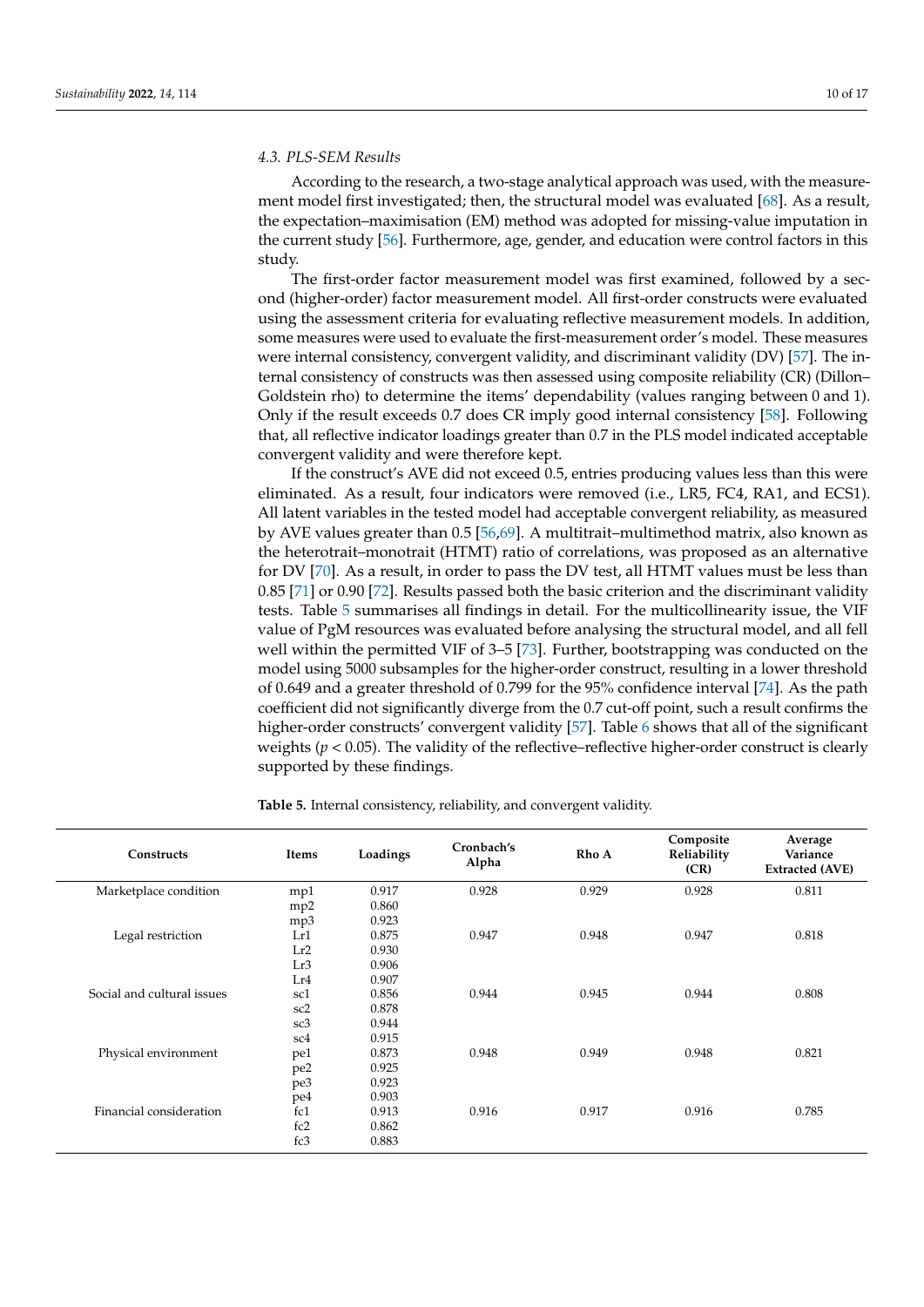| Constructs                   | Items                                                          | Loadings       | Cronbach's<br>Alpha | Rho A | Composite<br>Reliability<br>(CR) | Average<br>Variance<br><b>Extracted (AVE)</b> |
|------------------------------|----------------------------------------------------------------|----------------|---------------------|-------|----------------------------------|-----------------------------------------------|
| Organisational culture       | o1                                                             | 0.917          | 0.944               | 0.944 | 0.944                            | 0.808                                         |
|                              | $\rm o2$                                                       | 0.891          |                     |       |                                  |                                               |
|                              | o3                                                             | 0.893          |                     |       |                                  |                                               |
|                              | ${\rm o}4$                                                     | 0.894          |                     |       |                                  |                                               |
| Employee capability          | e1                                                             | 0.891          | 0.943               | 0.944 | 0.943                            | 0.769                                         |
|                              | $\rm e2$                                                       | 0.857          |                     |       |                                  |                                               |
|                              | ${\rm e}3$                                                     | 0.828          |                     |       |                                  |                                               |
|                              | e4<br>$\mathrm{e}5$                                            | 0.909<br>0.896 |                     |       |                                  |                                               |
| Organisational structure     | os1                                                            | 0.943          | 0.944               | 0.945 | 0.945                            | 0.810                                         |
|                              | $_{\rm os2}$                                                   | 0.892          |                     |       |                                  |                                               |
|                              | os3                                                            | 0.882          |                     |       |                                  |                                               |
|                              | os4                                                            | 0.880          |                     |       |                                  |                                               |
| Resource availability        | $\rm ra2$                                                      | 0.935          | 0.932               | 0.933 | 0.933                            | 0.822                                         |
|                              | ra3                                                            | 0.891          |                     |       |                                  |                                               |
|                              | ra4                                                            | 0.894          |                     |       |                                  |                                               |
| Team PgM resources           | t1                                                             | 0.795          | 0.945               | 0.946 | 0.945                            | 0.612                                         |
|                              | $\mathsf{t2}$                                                  | 0.793          |                     |       |                                  |                                               |
|                              | $\ensuremath{\mathsf{t}}3$                                     | 0.800          |                     |       |                                  |                                               |
|                              | $\ensuremath{\mathsf{t}}4$                                     | 0.763          |                     |       |                                  |                                               |
|                              | t5                                                             | 0.733<br>0.766 |                     |       |                                  |                                               |
|                              | t6<br>t7                                                       | 0.760          |                     |       |                                  |                                               |
|                              | $\ensuremath{\mathsf{t}}8$                                     | 0.800          |                     |       |                                  |                                               |
|                              | $\mathfrak{t}9$                                                | 0.805          |                     |       |                                  |                                               |
|                              | t10                                                            | 0.795          |                     |       |                                  |                                               |
|                              | t11                                                            | 0.791          |                     |       |                                  |                                               |
| Social PgM resources         | $\ensuremath{\mathrm{s}}\xspace\ensuremath{\mathrm{1}}\xspace$ | 0.776          | 0.939               | 0.939 | 0.939                            | 0.607                                         |
|                              | $\ensuremath{\mathrm{s2}}$                                     | 0.760          |                     |       |                                  |                                               |
|                              | s3                                                             | 0.768          |                     |       |                                  |                                               |
|                              | $\ensuremath{\mathrm{s}}\xspace4$                              | 0.777          |                     |       |                                  |                                               |
|                              | ${\rm s}5$                                                     | $0.784\,$      |                     |       |                                  |                                               |
|                              | s6                                                             | 0.792          |                     |       |                                  |                                               |
|                              | $\ensuremath{\mathrm{s}}\xspace\ensuremath{\mathbf{7}}\xspace$ | 0.773          |                     |       |                                  |                                               |
|                              | ${\rm s}8$<br>$\mathrm{s}9$                                    | 0.787<br>0.790 |                     |       |                                  |                                               |
|                              | $\boldsymbol{\mathrm{s}} 10$                                   | 0.782          |                     |       |                                  |                                               |
| Organisational PgM resources | or1                                                            | 0.791          | 0.947               | 0.947 | 0.947                            | 0.619                                         |
|                              | or <sub>2</sub>                                                | 0.770          |                     |       |                                  |                                               |
|                              | or <sub>3</sub>                                                | 0.821          |                     |       |                                  |                                               |
|                              | or4                                                            | 0.803          |                     |       |                                  |                                               |
|                              | or <sub>5</sub>                                                | 0.762          |                     |       |                                  |                                               |
|                              | or <sub>6</sub>                                                | 0.765          |                     |       |                                  |                                               |
|                              | or <sub>7</sub>                                                | 0.770          |                     |       |                                  |                                               |
|                              | or8                                                            | 0.810          |                     |       |                                  |                                               |
|                              | or9<br>or10                                                    | 0.798<br>0.774 |                     |       |                                  |                                               |
|                              | or11                                                           | 0.790          |                     |       |                                  |                                               |
| Environmental sustainability | ${\rm ENS1}$                                                   | 0.885          | 0.936               | 0.936 | 0.936                            | 0.746                                         |
|                              | ENS <sub>2</sub>                                               | 0.860          |                     |       |                                  |                                               |
|                              | ${\rm ENS3}$                                                   | 0.853          |                     |       |                                  |                                               |
|                              | ${\rm ENS4}$                                                   | 0.846          |                     |       |                                  |                                               |
|                              | ${\rm ENS5}$                                                   | $0.874\,$      |                     |       |                                  |                                               |
| Economic sustainability      | ECS2                                                           | 0.841          | 0.923               | 0.924 | 0.923                            | 0.750                                         |
|                              | ECS3                                                           | 0.855          |                     |       |                                  |                                               |
|                              | $\operatorname{ECS4}$                                          | $0.888\,$      |                     |       |                                  |                                               |
|                              | ECS5                                                           | 0.880          |                     |       |                                  |                                               |
| Social sustainability        | $\ensuremath{\mathrm{S}}1$<br>$\mathsf{S2}\,$                  | 0.860          | 0.934               | 0.934 | 0.934                            | 0.738                                         |
|                              | ${\sf S3}$                                                     | 0.863<br>0.829 |                     |       |                                  |                                               |
|                              | $\ensuremath{\mathrm{S4}}$                                     | 0.853          |                     |       |                                  |                                               |
|                              | ${\rm S}5$                                                     | 0.887          |                     |       |                                  |                                               |
|                              |                                                                |                |                     |       |                                  |                                               |

**Table 5.** *Cont.*

Note: LR5, FC4, RA1, and ECS1 were deleted due to low loading. CR, composite reliability; AVE, average variance extracted.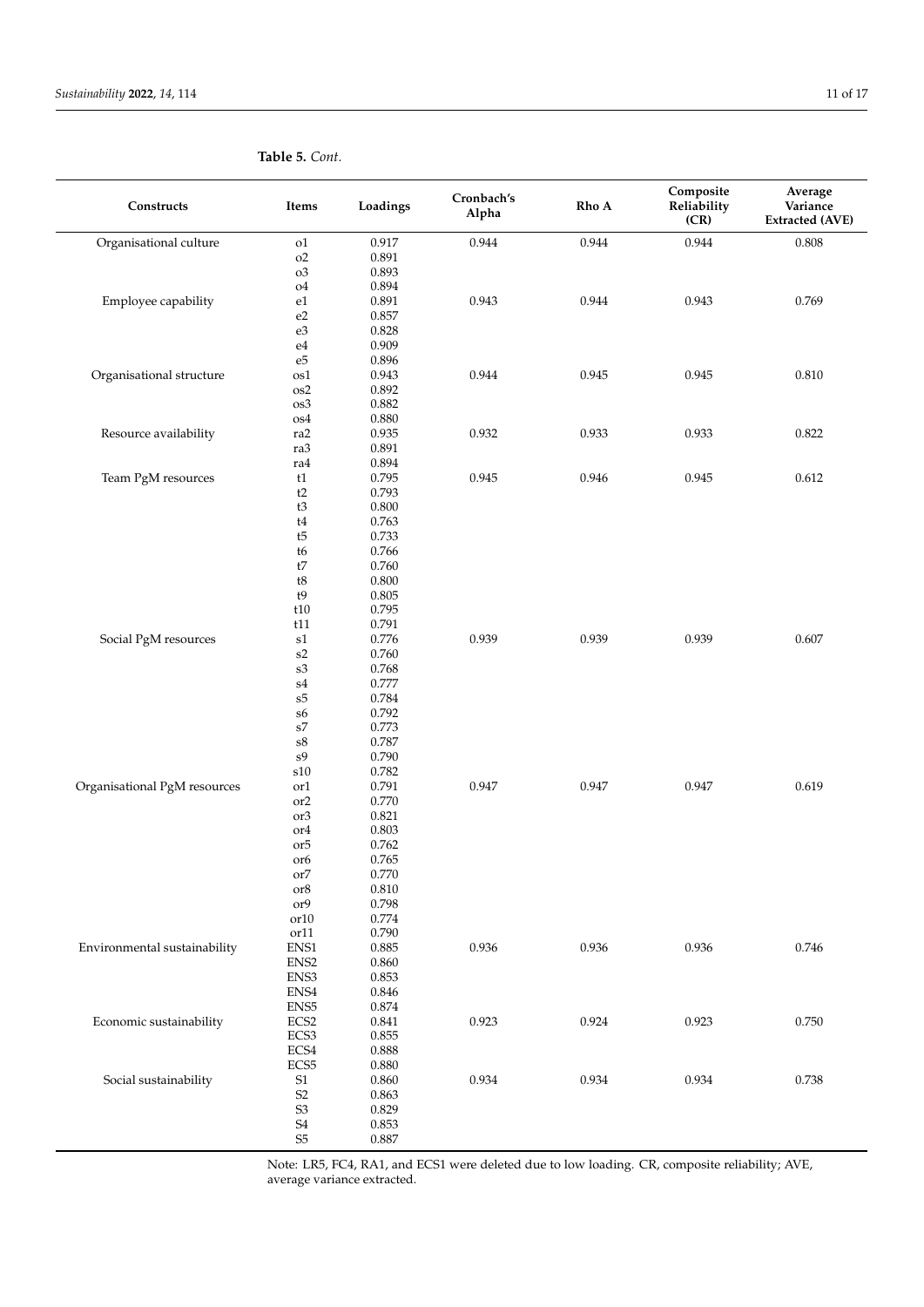| Constructs                                         | Items                | VIF<br>Weights |       | : Value | CI LL | CI UL |  |
|----------------------------------------------------|----------------------|----------------|-------|---------|-------|-------|--|
| Org PgM R sources<br>Programme management resource |                      | 0.316          | 3.084 | 6.435   | 0.211 | 0.403 |  |
|                                                    | Social PgM Resources | 0.277          | 3.109 | 5.670   | 0.185 | 0.380 |  |
|                                                    | Team PgM Resources   | 0.488          | 3.173 | 9.635   | 0.396 | 0.597 |  |

<span id="page-11-0"></span>**Table 6.** Loadings, reliability, and validity statistics of HOC.

\* *p* < 0.05 (two-tailed), \*\* *p* < 0.01.

## *4.4. Structural Model Assessment*

The two-phase model was used to conduct bootstrapping with 5000 resamples to test the hypothesis in Figure [3.](#page-11-1) The study supported all hypothesised associations, as shown in Table [7](#page-12-1) (H1, H2, H3, H4, H5, H6, H7, H8, H9, H10, H11, and H12). All hypothesised associations indicated statistically significant results [\[74\]](#page-16-26).

> <span id="page-11-1"></span>Table [7](#page-12-1) shows that PgM resources have a weak influence on internal and external enterprise environmental factors, whereas PgM resources have a strong effect on economic, environmental, and collaborative social resources.



**Figure 3.** PLS‐ SEM structural analysis. R2 (Economic sustainability = 0.615, colloborative social **Figure 3.** PLS-SEM structural analysis. R2 (Economic sustainability = 0.615, colloborative social  $s$ ustainability = 0.189, environmental sustainability = 0.455).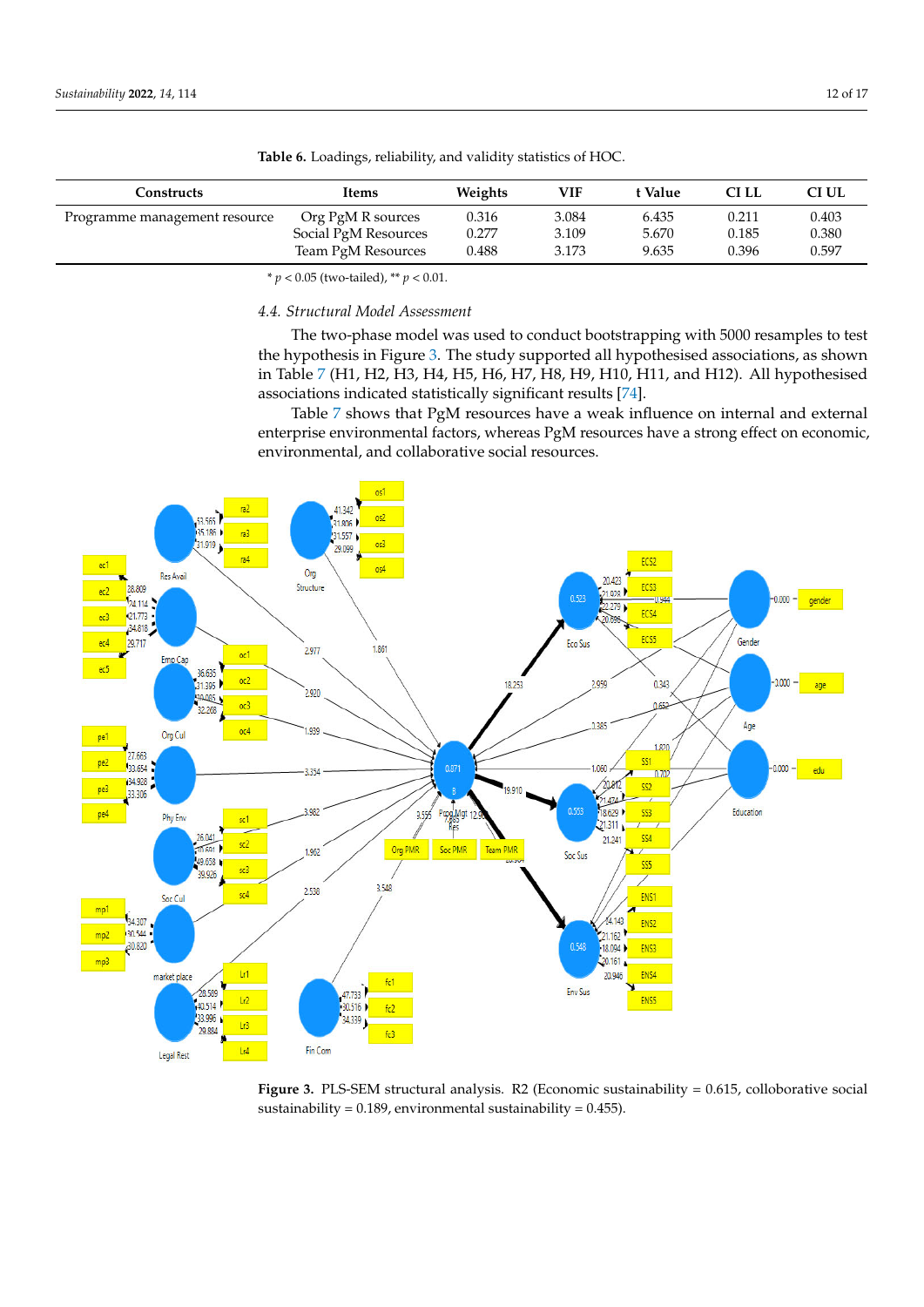| Hypothesis      | Relationship                                    | Std.<br>Beta | Std.<br>Error | t-Value | Decision  | f2    | $p$ -Value | 95% CI<br>LL | 95% CI<br>UL |
|-----------------|-------------------------------------------------|--------------|---------------|---------|-----------|-------|------------|--------------|--------------|
| H1              | Marketplace condition > PgM<br>Resource         | 0.088        | 0.036         | 2.497   | Supported | 0.028 | 0.007      | 0.019        | 0.16         |
| H2              | Legal Restriction > PgM Resource                | 0.111        | 0.04          | 2.889   | Supported | 0.053 | 0.021      | 0.032        | 0.189        |
| H <sub>3</sub>  | Social and Culture issues > PgM<br>Resource     | 0.171        | 0.037         | 4.606   | Supported | 0.108 | 0.041      | 0.101        | 0.246        |
| H4              | Physical Environment<br>elements > PgM Resource | 0.144        | 0.038         | 3.775   | Supported | 0.064 | 0.024      | 0.069        | 0.219        |
| H <sub>5</sub>  | Financial Consideration > PgM<br>Resource       | 0.178        | 0.043         | 4.105   | Supported | 0.095 | 0.034      | 0.094        | 0.266        |
| H <sub>6</sub>  | Organisational Culture > PgM<br>Resource        | 0.107        | 0.041         | 2.592   | Supported | 0.031 | 0.010      | 0.027        | 0.188        |
| H7              | Employee Capability $>$ PgM<br>Resources        | 0.15         | 0.04          | 3.706   | Supported | 0.062 | 0.014      | 0.075        | 0.233        |
| H <sub>8</sub>  | Organisational Structure > PgM<br>Resources     | 0.101        | 0.043         | 2.323   | Supported | 0.031 | 0.010      | 0.019        | 0.188        |
| H9              | Resource Availability > PgM<br>Resources        | 0.14         | 0.04          | 3.527   | Supported | 0.065 | 0.027      | 0.064        | 0.222        |
| H <sub>10</sub> | PgM Resources > Environmental<br>Sustainability | 0.729        | 0.036         | 20.401  | Supported |       |            | 0.655        | 0.796        |
| H11             | PgM Resources > Economic<br>Sustainability      | 0.703        | 0.038         | 18.318  | Supported |       |            | 0.625        | 0.775        |
| H <sub>12</sub> | PgM Resources > Social<br>Sustainability        | 0.721        | 0.036         | 19.904  | Supported |       |            | 0.648        | 0.789        |

<span id="page-12-1"></span>**Table 7.** Summary of effects.

\* *p* < 0.05 (two-tailed), \*\* *p* < 0.01.

### <span id="page-12-0"></span>**5. Discussion**

Results from Smart PLS provide multiple configurations of conditions that lead to the confirmation that EEFs influence programme management resources and, subsequently, PgM resources affect social enterprise sustainability. On the basis of [\[12,](#page-14-10)[13\]](#page-14-11), this research analyses the importance of PgM resources. We find team, organisational and collaborative social resources in the programme management of Pakistani social enterprises. We also found the importance of enterprise environmental factors as antecedents of programme management resources. All of the research hypotheses can be validated using the gathered data. Our interviews showed that both external and internal enterprise environmental factors have some elements and items that are more appropriate and specific to the social enterprise's practical needs, as demonstrated by the interviewed programme management staff. In addition, the interviews looked into which PgM resource categories (team, organisational, and collaborative social resources) are more important than the tangible programme management resources used in the non-profit sector. This PgM resource finding is similar to that in NGO projects [\[13\]](#page-14-11). However, some items were added and some omitted. Overall, this research emphasises the complexities of programme management in social enterprises by deepening the knowledge of key aspects that might contribute to better performance. Although project management approaches and tools are crucial, we give both a qualitative and quantitative study that shows that different combinations of these features lead to diverse outcomes.

PLS SEM results support Hypotheses H1, H2, H3, and H4 that PgM resources significantly impact market conditions (std beta = 0.088, t value = 2.497, *p* value = 0.007), legal restrictions (std beta = 0.111, t value = 2.889, *p* value = 0.021), social and cultural influences (std Beta = 0.171, t-value = 4.606, *p* value = 0.041), physical environmental elements (std Beta =  $0.144$ , t-value =  $3.775$ , *p* value =  $0.024$ ), and financial considerations (std Beta =  $0.178$ , t-value = 4.105, *p* value = 0.034) in SEs of Pakistan. The findings of the research survey indicated the significance of four external antecedents of PgM resources (EEFs) that significantly impact PgM resources in social enterprise. By verifying the linkages in the setting of SEs in Pakistan, this work advances the antecedents of PgM resource (EEFs) and its association. The PLS SEM also supports hypotheses H6, H7, H8, and H9, which are related to PgM resources and are influenced by organisational culture (std Beta = 0.107, t value = 2.592,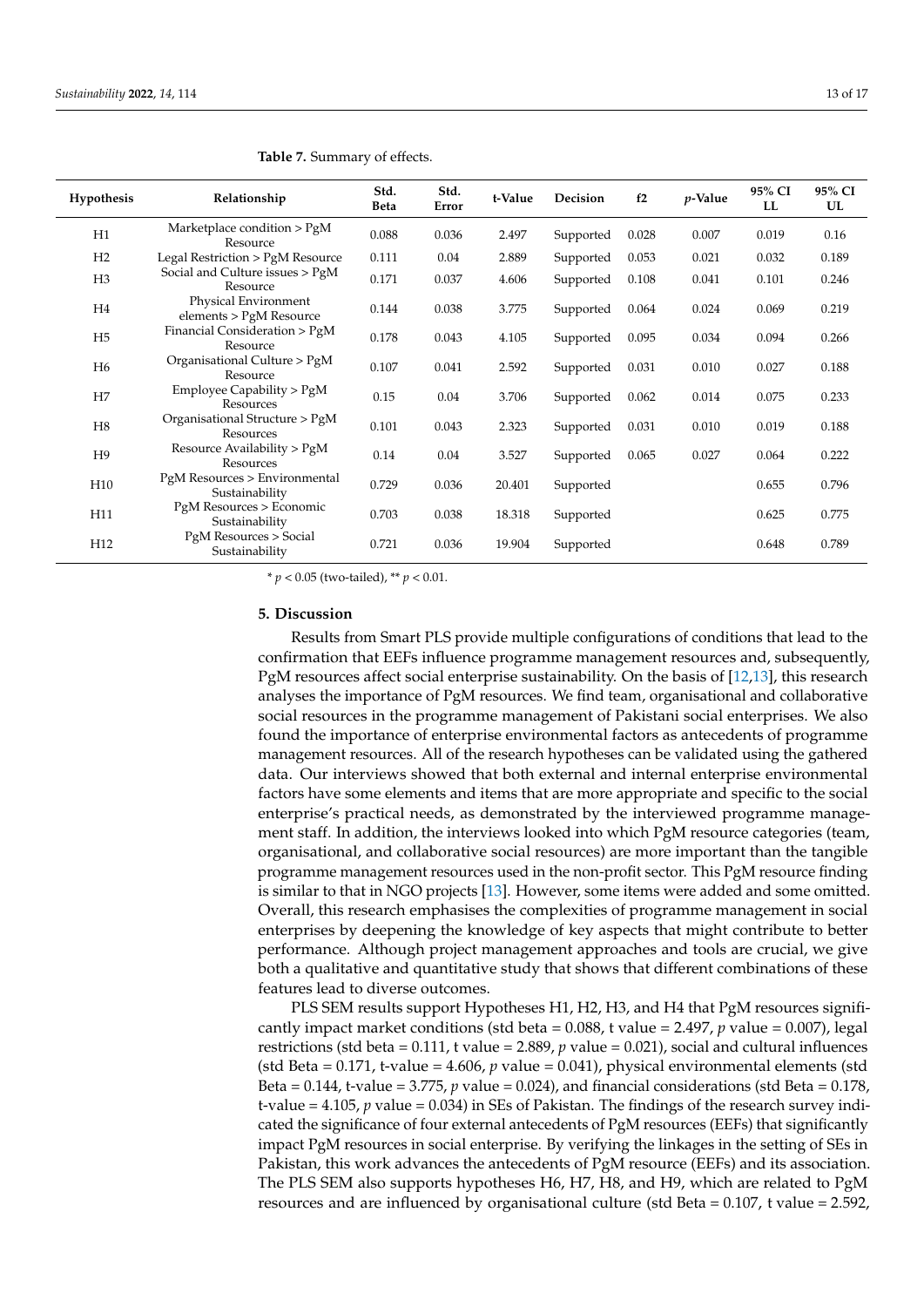*p* value = 0.01), employee capability (std Beta = 0.15, t-value = 3.706, *p* value = 0.01), organisational structure (std Beta =  $0.101$ , t-value =  $2.323$ , p value =  $0.01$ ), and resource availability (std Beta  $= 0.14$ , t-value  $= 3.527$ , *p* value  $= 0.02$ ), in SEs. The results of the survey study show the importance of the four internal antecedents of PgM resources (EEFs), which impact PgM resources in social enterprises.

The current study's PLS SEM results back up Hypotheses H10, H11, and H12, which claim that PgM resources significantly impact environmental sus. (std Beta = 0.729, t value = 20.401, *p* < 0.05), economic sus. (std Beta = 0.703, t-value = 18.318, *p* < 0.05), and social sus. (std Beta =  $0.721$ , t-value =  $19.904$ ,  $p < 0.05$ ). However, when discussing the study's main hypotheses, all of our hypotheses were supported by the quantitative study's findings, implying that PgM resources within Pakistani SEs significantly impact their sustainability, and PgM resources are influenced by both external and internal antecedents.

#### **6. Conclusions, Limitations and Implications**

## *6.1. Conclusions*

The RBV is increasingly being used to describe corporate operations since it provides a flexible foundation for developing theories [\[75\]](#page-16-27). This research focused on intangible resources that are associated with PgM activities in SEs and highlighted the importance of assessing PM capacity using the RBV. In the PM literature, intangibles are often promoted as a competitive advantage and have not been the focus [\[76\]](#page-16-28). However, in a recent study, the PM capability was discussed in relation to project success [\[13\]](#page-14-11). Programme management resources can enhance the sustainability of social enterprises in Pakistan. Similarly, in the present study, results and findings suggest that the social enterprises of Pakistan can improve the success and sustainability rates of their projects and programmes by directing their attention to the antecedents, both external and internal, influencing programme management resources, and by focusing on intangible programme management resources (team, organisational, and collaborative social). In the context of Pakistan, findings give fresh insights into the incorporation of sustainability into programme management practises. These perspectives reveal the most crucial factors to consider in order to ensure the long-term viability of a social company. Despite the deep concerns of many organisations about developing traditional organisational capacities such as building effective structures and human resource development, many still believe that these are very important to achieving success [\[77\]](#page-16-29). In practise, the study's findings give suggestions for policymakers and directors of social companies in developing nations. In other words, on the basis of the conclusions of this study, they could identify the most critical resources and how to enhance these resources in order to focus their efforts and allocate resources efficiently to achieve sustainability.

## *6.2. Limitations*

Despite this study's mixed-method approach, the development of additional studies to better understand this phenomenon may be of significant importance.

Demographics of the study of social enterprises (e.g., experience, age, and education) that could be deepened. Second, because the data was obtained exclusively from non-profit social companies in Pakistan, further research could determine whether similar findings hold true in other countries with distinct economic, institutional, and cultural contexts. Finally, while each non-profit SE self-reported its sustainability, another route to investigate would be the stakeholders' viewpoint on non-profit social enterprise sustainability through interviews and survey data from private and public donors, suppliers, and communities.

## *6.3. Implications*

The study is beneficial to social business managers because it delivers an improved knowledge of the factors affecting their long-term sustainability. It enables managers to rethink their strategy by putting more emphasis on PgM resources as well as internal and external EEFs. This study is important for policymakers since it examines PgM resources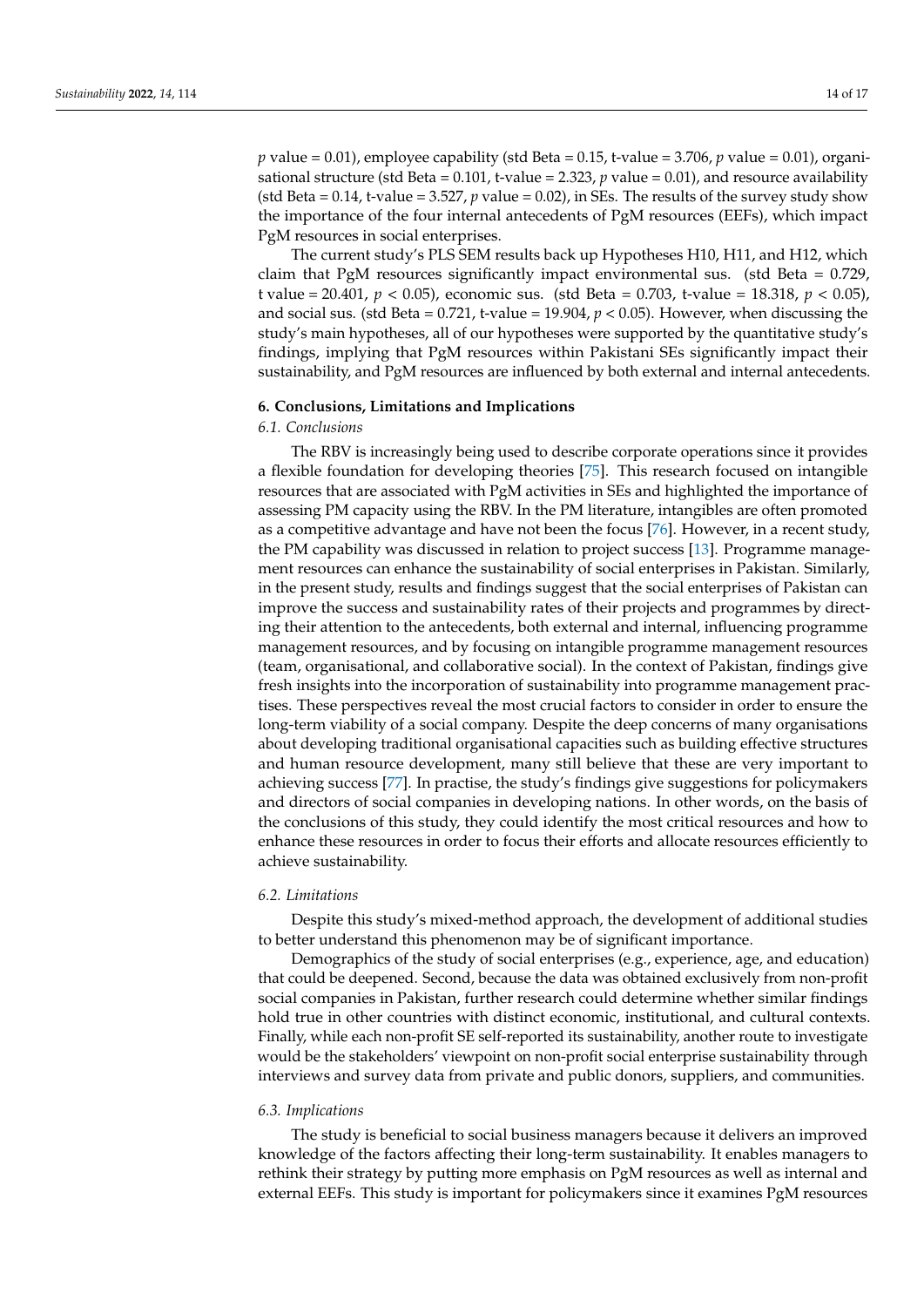that contribute to social enterprise sustainability, such as when reviewing funding proposals. Finally, for academics, this study adds to their understanding of social entrepreneurship programme management processes.

**Author Contributions:** Conceptualisation, A.u.D., H.E.-G. and M.J.; methodology M.J. and H.E.-G.; software, S.M.A.S. and S.H.K.; validation, S.; Data analysis, S.H.K. and S.M.A.S.; investigation, R.U.R.; resources, A.u.D.; data curation, A.u.D. and R.U.R.; writing—original draft preparation, A.u.D.; writing—review and editing, A.u.D. and S.; visualisation, M.H. and S.; supervision, H.E.-G. and M.J.; project administration, M.J. and M.H. The published version of the work has been reviewed and approved by all authors. All authors have read and agreed to the published version of the manuscript.

**Funding:** There was no outside support for this study.

**Institutional Review Board Statement:** All the research participants gave their informed consent for participation in this research before they participated in the study. The study abided by relevant Ethics Guide and ethical practices. Participants were protected from any emotional, physical, mental or any other forms of harm and were given the right to refuse to answer any question(s) if they wish to do so. In addition, the research participants' privacy were protected at all times.

**Informed Consent Statement:** Informed consent was obtained from all subjects involved in the study.

**Data Availability Statement:** Data may be acquired by sending an email to arif.hoti@gmail.com.

**Conflicts of Interest:** There are no conflict of interest declared by the authors.

#### **References**

- <span id="page-14-0"></span>1. Estrin, S.; Mickiewicz, T.; Stephan, U. Entrepreneurship, Social Capital, and Institutions: Social and Commercial Entrepreneurship across Nations. *Entrep. Theory Pract.* **2013**, *37*, 479–504. [\[CrossRef\]](http://doi.org/10.1111/etap.12019)
- <span id="page-14-1"></span>2. Ziegler, R.; Schulz, S.; Richter, L.; Schreck, M. Following Gandhi: Social Entrepreneurship as A Non-Violent Way of Communicating Sustainability Challenges. *Sustainability* **2014**, *6*, 1018–1036. [\[CrossRef\]](http://doi.org/10.3390/su6021018)
- <span id="page-14-2"></span>3. Bansal, S.; Garg, I.; Sharma, G.D. Social Entrepreneurship as a Path for Social Change and Driver of Sustainable Development: A Systematic Review and Research Agenda. *Sustainability* **2019**, *11*, 1091. [\[CrossRef\]](http://doi.org/10.3390/su11041091)
- <span id="page-14-3"></span>4. Daud-fhiri, N.S.; Ishak, S.I.D.; Abdullah, S.; Azmi, A.A.; Ishak, A.S.; Ahmad, Z. The Discussion of Social Entrepreneurship: Review of the Literature. In Proceedings of the MATEC Web of Conferences; EDP Sciences: Les Ulis, France, 2018; Volume 150, p. 05095. Available online: <https://www.sciencegate.app/document/10.1051/matecconf/201815005095> (accessed on 1 October 2021).
- <span id="page-14-4"></span>5. Huybrechts, B.; Nicholls, A. Social Entrepreneurship: Definitions, Drivers and Challenges. *Soc. Entrep. Soc. Bus.* **2012**, 31–48. [\[CrossRef\]](http://doi.org/10.1007/978-3-8349-7093-0_2)
- <span id="page-14-5"></span>6. Blundel, R.K.; Lyon, F. Towards a 'Long View': Historical Perspectives on the Scaling and Replication of Social Ventures. *J. Soc. Entrep.* **2014**, *6*, 80–102. [\[CrossRef\]](http://doi.org/10.1080/19420676.2014.954258)
- <span id="page-14-6"></span>7. Mack, E.A. *The Economics of Entrepreneurship*; Parker, S.C., Ed.; Cambridge University Press: Cambridge, UK, 2018; p. 896. [\[CrossRef\]](http://doi.org/10.1111/rsp3.12175)
- <span id="page-14-7"></span>8. British Council. *Social Enterprise Landscape in Pakistan*; Social Enterprise: London, UK, 2015; pp. 1–60.
- <span id="page-14-8"></span>9. Asif, M.; Asghar, F.; Younis, A.; Mahmood, A.; Wang, L.Z. The Role of Social Entrepreneurship in Pakistan and its Impact on Economy. *Int. J. Bus. Econ. Manag.* **2018**, *5*, 117–127. [\[CrossRef\]](http://doi.org/10.18488/journal.62.2018.55.117.127)
- <span id="page-14-9"></span>10. Mathur, G.; Jugdev, K.; Fung, T.S. Project management assets and project management performance outcomes. *Manag. Res. Rev.* **2013**, *36*, 112–135. [\[CrossRef\]](http://doi.org/10.1108/01409171311292234)
- 11. Mathur, G.; Jugdev, K.; Fung, T.S. Intangible project management assets as determinants of competitive advantage. *Manag. Res. News* **2007**, *30*, 460–475. [\[CrossRef\]](http://doi.org/10.1108/01409170710759694)
- <span id="page-14-10"></span>12. Jugdev, K.; Mathur, G. Project management elements as strategic assets: Preliminary findings. *Manag. Res. News* **2006**, *29*, 604–617. [\[CrossRef\]](http://doi.org/10.1108/01409170610712317)
- <span id="page-14-11"></span>13. Nanthagopan, Y.; Williams, N.; Page, S. Understanding the nature of Project Management capacity in Sri Lankan nongovernmental organisations (NGOs): A Resource Based Perspective. *Int. J. Proj. Manag.* **2016**, *34*, 1608–1624. [\[CrossRef\]](http://doi.org/10.1016/j.ijproman.2016.09.003)
- <span id="page-14-12"></span>14. Rose, K.H.; Indelicato, G. Book Review: A Guide to the Project Management Body of Knowledge (PMBOK®Guide), Fourth Edition. *Proj. Manag. J.* **2009**, *40*, 104. [\[CrossRef\]](http://doi.org/10.1002/pmj.20125)
- <span id="page-14-13"></span>15. Silvius, A.G.; Schipper, R.P. Sustainability in project management: A literature review and impact analysis. *Soc. Bus.* **2014**, *4*, 63–96. [\[CrossRef\]](http://doi.org/10.1362/204440814X13948909253866)
- <span id="page-14-14"></span>16. Huemann, M.; Silvius, G. Projects to create the future: Managing projects meets sustainable development. *Int. J. Proj. Manag.* **2017**, *35*, 1066–1070. [\[CrossRef\]](http://doi.org/10.1016/j.ijproman.2017.04.014)
- <span id="page-14-15"></span>17. Longoni, A.; Cagliano, R. Environmental and social sustainability priorities: Their integration in operations strategies. *Int. J. Oper. Prod. Manag.* **2015**, *35*, 216–245. [\[CrossRef\]](http://doi.org/10.1108/IJOPM-04-2013-0182)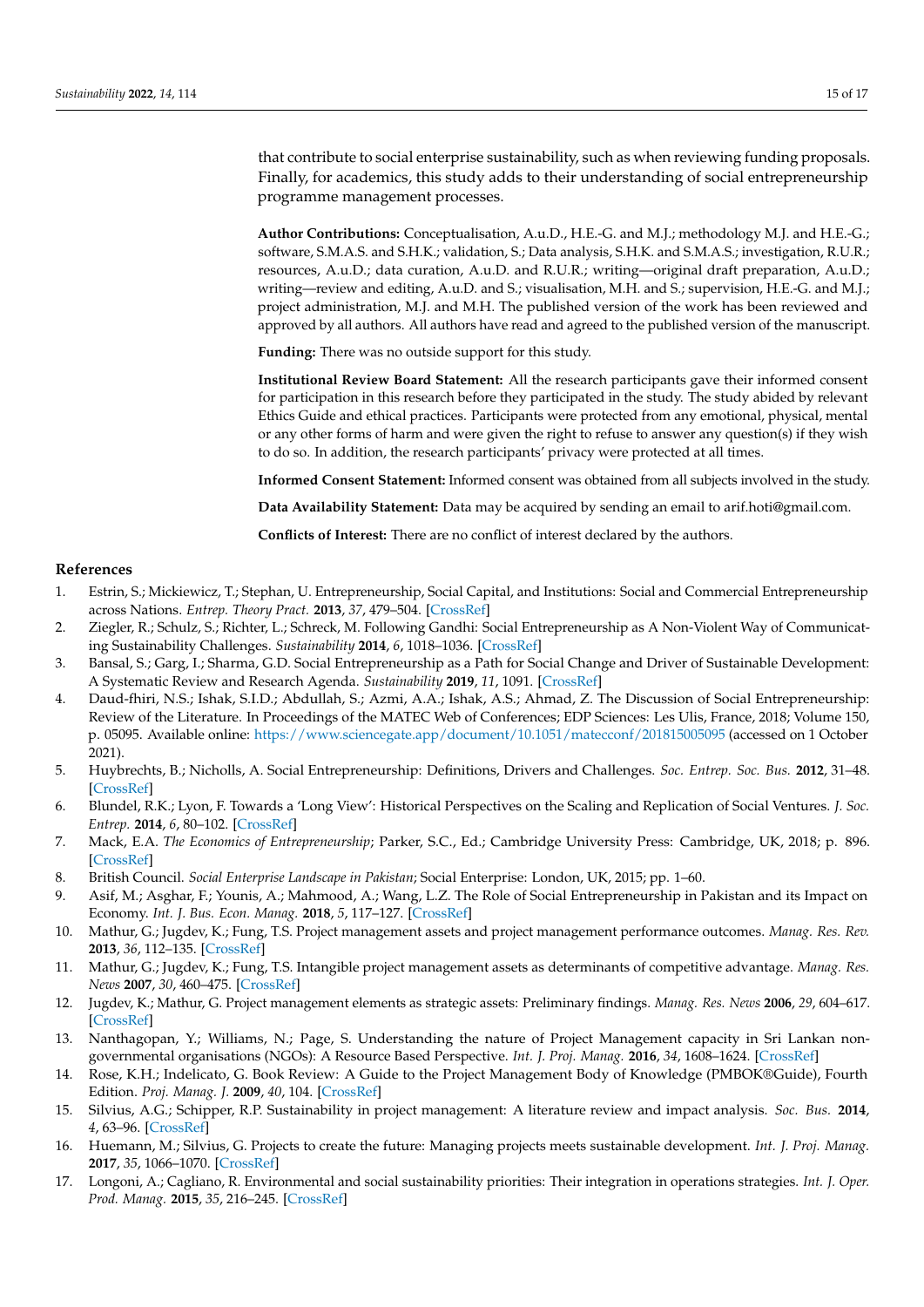- <span id="page-15-0"></span>18. Shah, S.; Ganji, E.N.; Coutroubis, A. Evaluation of Sustainable Practices within Project Management Methods. In Proceedings of the MATEC Web of Conferences, Crete Island, Greece, 4 October 2017; EDP Sciences: Les Ulis, France, 2017; Volume 125, p. 2002. [\[CrossRef\]](http://doi.org/10.1051/matecconf/201712502002)
- <span id="page-15-1"></span>19. Tam, G. The program management process with sustainability considerations. *J. Proj. Program Portf. Manag.* **2010**, *1*, 17–27. [\[CrossRef\]](http://doi.org/10.5130/pppm.v1i1.1574)
- <span id="page-15-2"></span>20. Ebbesen, J.B.; Hope, A.J. Re-Imagining the Iron Triangle: Embedding Sustainability into Project Constraints. *Proj. Manag. World J.* **2013**, *2*. ISSN 2330–4480. Available online: [http://pmworldjournal.net/article/re-imagining-the-iron-triangle-embedding](http://pmworldjournal.net/article/re-imagining-the-iron-triangle-embedding-sustainability-into-project-constraints/)[sustainability-into-project-constraints/](http://pmworldjournal.net/article/re-imagining-the-iron-triangle-embedding-sustainability-into-project-constraints/) (accessed on 15 October 2021).
- <span id="page-15-3"></span>21. Haugan, G.T. *Sustainable Program Management*; Taylor & Francis eBooks: New York, NY, USA, 2013. [\[CrossRef\]](http://doi.org/10.1201/b15732)
- <span id="page-15-4"></span>22. Silvius, G. Sustainability as a new school of thought in project management. *J. Clean. Prod.* **2017**, *166*, 1479–1493. [\[CrossRef\]](http://doi.org/10.1016/j.jclepro.2017.08.121)
- <span id="page-15-5"></span>23. Brones, F.; de Carvalho, M.M.; Zancul, E. Ecodesign in project management: A missing link for the integration of sustainability in product development? *J. Clean. Prod.* **2014**, *80*, 106–118. [\[CrossRef\]](http://doi.org/10.1016/j.jclepro.2014.05.088)
- 24. de Carvalho, M.M.; Junior, R.R. Impact of risk management on project performance: The importance of soft skills. *Int. J. Prod. Res.* **2014**, *53*, 321–340. [\[CrossRef\]](http://doi.org/10.1080/00207543.2014.919423)
- <span id="page-15-6"></span>25. Marcelino-Sádaba, S.; González-Jaen, L.F.; Pérez-Ezcurdia, A. Using project management as a way to sustainability. From a comprehensive review to a framework definition. *J. Clean. Prod.* **2015**, *99*, 1–16. [\[CrossRef\]](http://doi.org/10.1016/j.jclepro.2015.03.020)
- <span id="page-15-7"></span>26. Martens, M.L.; Carvalho, M.M. Sustainability and Success Variables in the Project Management Context: An Expert Panel. *Proj. Manag. J.* **2016**, *47*, 24–43. [\[CrossRef\]](http://doi.org/10.1177/875697281604700603)
- <span id="page-15-8"></span>27. Di Domenico, M.; Haugh, H.; Tracey, P. Social Bricolage: Theorizing Social Value Creation in Social Enterprises. *Entrep. Theory Pract.* **2010**, *34*, 681–703. [\[CrossRef\]](http://doi.org/10.1111/j.1540-6520.2010.00370.x)
- <span id="page-15-13"></span>28. Huybrechts, B.; Nicholls, A. The role of legitimacy in social enterprise-corporate collaboration. *Soc. Enterp. J.* **2013**, *9*, 130–146. [\[CrossRef\]](http://doi.org/10.1108/SEJ-01-2013-0002)
- <span id="page-15-14"></span>29. Moizer, J.; Tracey, P. Strategy making in social enterprise: The role of resource allocation and its effects on organizational sustainability. *Syst. Res. Behav. Sci.* **2010**, *27*, 252–266. [\[CrossRef\]](http://doi.org/10.1002/sres.1006)
- <span id="page-15-15"></span>30. Kwong, C.; Tasavori, M.; Cheung, C.W.-M. Bricolage, collaboration and mission drift in social enterprises. *Entrep. Reg. Dev.* **2017**, *29*, 609–638. [\[CrossRef\]](http://doi.org/10.1080/08985626.2017.1328904)
- <span id="page-15-9"></span>31. Leadbeater, C. Social Enterprise and Social Innovation: Strategies for the Next Ten Years. A Social Enterprise Think Piece for the Office of the Third Sector. 2007. Available online: [https://community-wealth.org/sites/clone.community-wealth.org/files/](https://community-wealth.org/sites/clone.community-wealth.org/files/downloads/paper-leadbeater.pdf) [downloads/paper-leadbeater.pdf](https://community-wealth.org/sites/clone.community-wealth.org/files/downloads/paper-leadbeater.pdf) (accessed on 1 October 2021).
- <span id="page-15-10"></span>32. Dacin, P.A.; Dacin, M.T.; Matear, M. Social Entrepreneurship: Why We Don't Need a New Theory and How We Move Forward from Here. *Acad. Manag. Perspect.* **2010**, *24*, 37–57. [\[CrossRef\]](http://doi.org/10.5465/amp.2010.52842950)
- <span id="page-15-16"></span>33. De Bruin, A.; Shaw, E.; Lewis, K.V. The collaborative dynamic in social entrepreneurship. *Entrep. Reg. Dev.* **2017**, *29*, 575–585. [\[CrossRef\]](http://doi.org/10.1080/08985626.2017.1328902)
- <span id="page-15-11"></span>34. Tam, G.C.K. *Managing Project Sustainability: A Study of the Construction Industry in Hong Kong*; London South Bank University: London, UK, 2018.
- <span id="page-15-12"></span>35. Ali, B.; Darko, E. *Grants, Incubators and Innovation: A Snapshot of Social Enterprise Activity in Pakistan*; Overseas Development Institute: London, UK, 2015.
- <span id="page-15-28"></span>36. Jugdev, K.; Mathur, G.; Fung, T.S. Project management assets and their relationship with the project management capability of the firm. *Int. J. Proj. Manag.* **2007**, *25*, 560–568. [\[CrossRef\]](http://doi.org/10.1016/j.ijproman.2007.01.009)
- <span id="page-15-17"></span>37. Thi, C.H.; Swierczek, F.W. Critical success factors in project management: Implication from Vietnam. *Asia Pac. Bus. Rev.* **2010**, *16*, 567–589. [\[CrossRef\]](http://doi.org/10.1080/13602380903322957)
- <span id="page-15-18"></span>38. Jugdev, K. Through the Looking Glass: Examining Theory Development in Project Management with the Resource-Based View Lens. *Proj. Manag. J.* **2004**, *35*, 15–26. [\[CrossRef\]](http://doi.org/10.1177/875697280403500304)
- <span id="page-15-19"></span>39. Barney, J.B.; Ketchen, D.J.; Wright, M. The Future of Resource-Based Theory. *J. Manag.* **2011**, *37*, 1299–1315. [\[CrossRef\]](http://doi.org/10.1177/0149206310391805)
- <span id="page-15-20"></span>40. Crossan, M.M. The Knowledge-Creating Company: How Japanese Companies Create the Dynamics of Innovation. *J. Int. Bus. Stud.* **1996**, *27*, 196–201. [\[CrossRef\]](http://doi.org/10.1057/jibs.1996.13)
- <span id="page-15-21"></span>41. Virtanen, I. In Search for a Theoretically Firmer Epistemological Foundation for the Relationship Between Tacit and Explicit Knowledge. *Electron. J. Knowl. Manag.* **2013**, *11*, 118–126.
- <span id="page-15-22"></span>42. Ekinge, R.; Lennartsson, B.; Taxén, L. Organizational Knowledge as a Basis for the Management of Development Projects. 2000. Available online: <http://urn.kb.se/resolve?urn=urn:nbn:se:liu:diva-111359> (accessed on 1 August 2021).
- <span id="page-15-23"></span>43. Bueno, E.; Arrien, M.; Rodríguez, O. Modelo Intellectus: Medición y gestión del capital intellectual. *Doc. Intellectus* **2003**, *5*, 9–33.
- <span id="page-15-24"></span>44. Fernie, S.; Green, S.D.; Weller, S.J.; Newcombe, R. Knowledge sharing: Context, confusion and controversy. *Int. J. Proj. Manag.* **2003**, *21*, 177–187. [\[CrossRef\]](http://doi.org/10.1016/S0263-7863(02)00092-3)
- <span id="page-15-25"></span>45. Delak, B.; Damij, N. Knowledge Risk Assessments. In *European Conference on Knowledge Management*; Academic Conferences International Limited: Reading, UK, September 2015; p. 997. Available online: [https://www.proquest.com/openview/f8c901fc6](https://www.proquest.com/openview/f8c901fc6b2031d4af1160b90ae5e206/1?pq-origsite=gscholar&cbl=1796412) [b2031d4af1160b90ae5e206/1?pq-origsite=gscholar&cbl=1796412](https://www.proquest.com/openview/f8c901fc6b2031d4af1160b90ae5e206/1?pq-origsite=gscholar&cbl=1796412) (accessed on 1 October 2021).
- <span id="page-15-26"></span>46. Nonaka, I. A Dynamic Theory of Organizational Knowledge Creation. *Organ. Sci.* **1994**, *5*, 14–37. [\[CrossRef\]](http://doi.org/10.1287/orsc.5.1.14)
- <span id="page-15-27"></span>47. Nonaka, I.; Takeuchi, H. The knowledge-creating company: How Japanese companies create the dynamics of innovation. *Long Range Plan.* **1996**, *29*, 592. [\[CrossRef\]](http://doi.org/10.1016/0024-6301(96)81509-3)